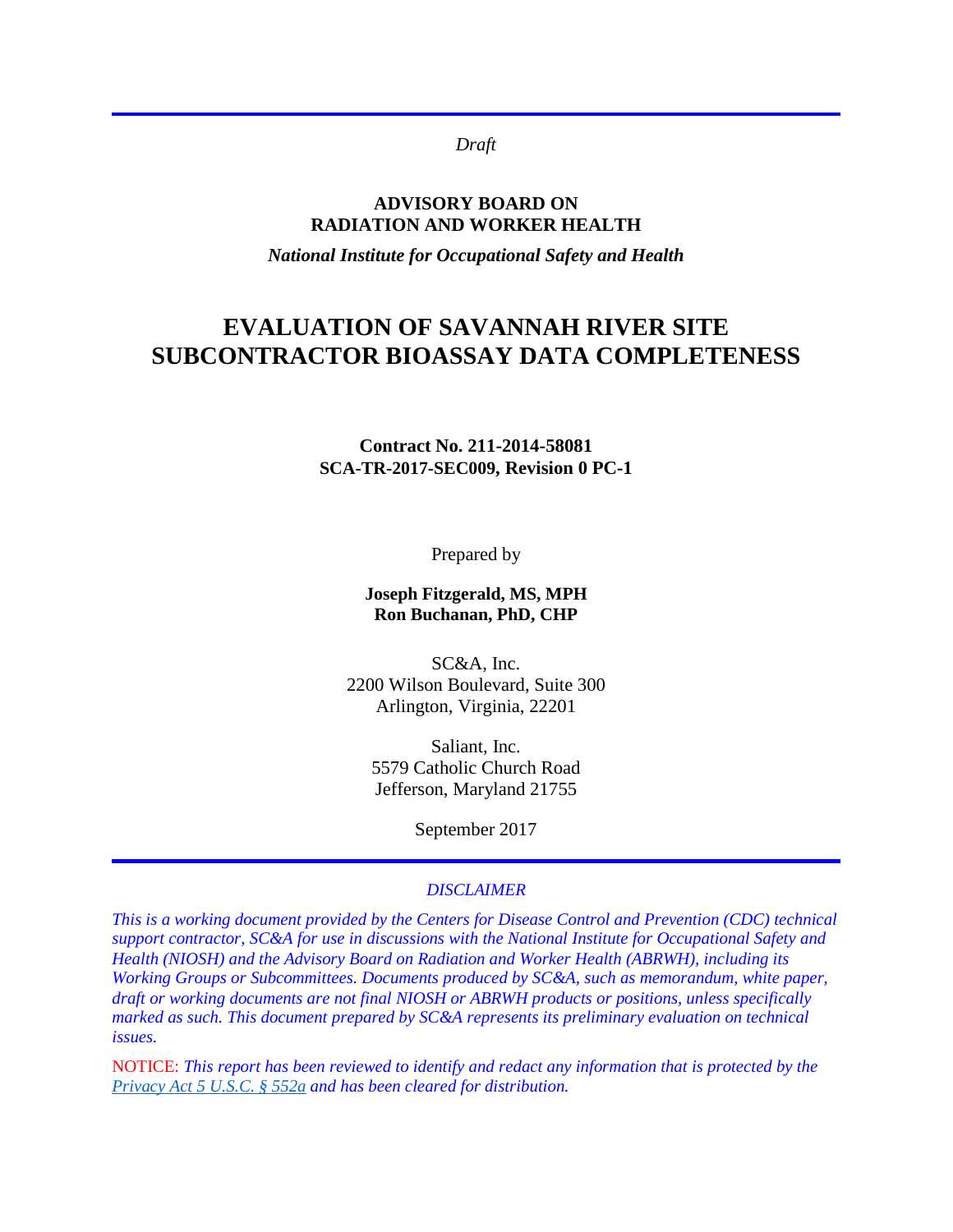| <b>Effective Date:</b> | <b>Revision No.</b> | <b>Document No./Description:</b> | Page No. |
|------------------------|---------------------|----------------------------------|----------|
| 9/22/2017              | $0$ PC-1 (Draft)    | SCA-TR-2017-SEC009               | 2 of 32  |

### **SC&A, INC.:** *Technical Support for the Advisory Board on Radiation and Worker Health Review of NIOSH Dose Reconstruction Program*

| <b>DOCUMENT TITLE:</b>                         | Evaluation of Savannah River Site Subcontractor Bioassay Data<br>Completeness |
|------------------------------------------------|-------------------------------------------------------------------------------|
| <b>DOCUMENT NUMBER/</b><br><b>DESCRIPTION:</b> | <b>SCA-TR-2017-SEC009</b>                                                     |
| <b>REVISION NO.:</b>                           | $0$ PC-1 (Draft)                                                              |
| <b>SUPERSEDES:</b>                             | 0                                                                             |
| <b>EFFECTIVE DATE:</b>                         | September 22, 2017                                                            |
| <b>TASK MANAGER:</b>                           | Joseph Fitzgerald, MS, MPH [signature on file]                                |
| <b>PROJECT MANAGER:</b>                        | John Stiver, MS, CHP [signature on file]                                      |
| <b>DOCUMENT</b><br><b>REVIEWER(S):</b>         | Robert Barton, CHP [signature on file]                                        |

### **Record of Revisions**

| <b>Revision</b><br><b>Number</b> | <b>Effective</b><br><b>Date</b> | <b>Description of Revision</b>  |
|----------------------------------|---------------------------------|---------------------------------|
| $0$ (Draft)                      | 7/13/2017                       | Initial issue                   |
| $0$ PC-1 (Draft)                 | 9/22/2017                       | Corrected errors in References. |
|                                  |                                 |                                 |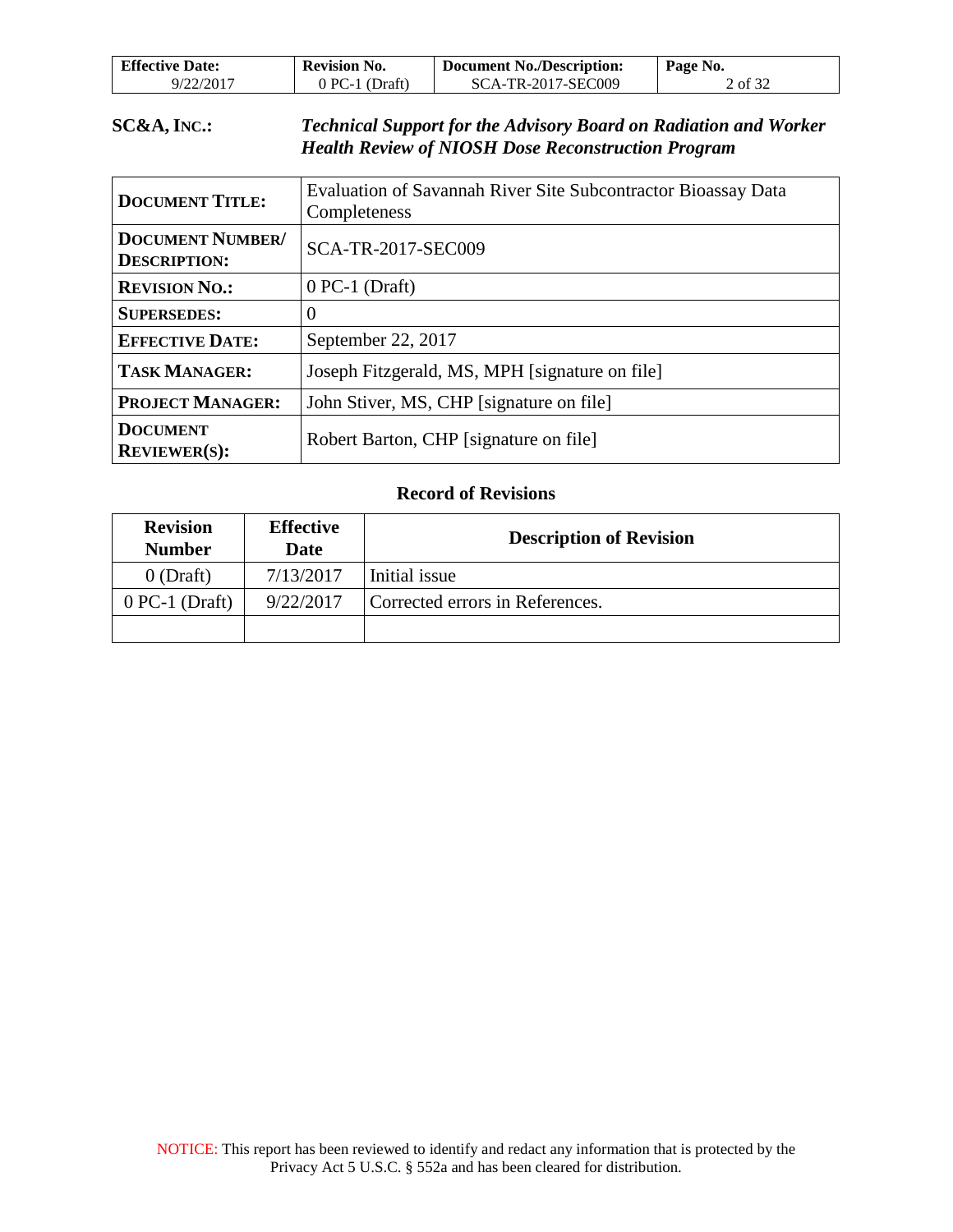| <b>Effective Date:</b> | <b>Revision No.</b> | <b>Document No./Description:</b> | Page No. |
|------------------------|---------------------|----------------------------------|----------|
| 9/22/2017              | $0$ PC-1 (Draft)    | SCA-TR-2017-SEC009               | 3 of 32  |

# **TABLE OF CONTENTS**

| 1.0 |             |  |
|-----|-------------|--|
| 2.0 |             |  |
|     | 2.1         |  |
|     | 2.2         |  |
| 3.0 |             |  |
|     | 3.1         |  |
|     | 3.2         |  |
|     | 3.3         |  |
|     | 3.4         |  |
|     | 3.5         |  |
| 4.0 |             |  |
| 5.0 |             |  |
|     |             |  |
|     | Appendix B: |  |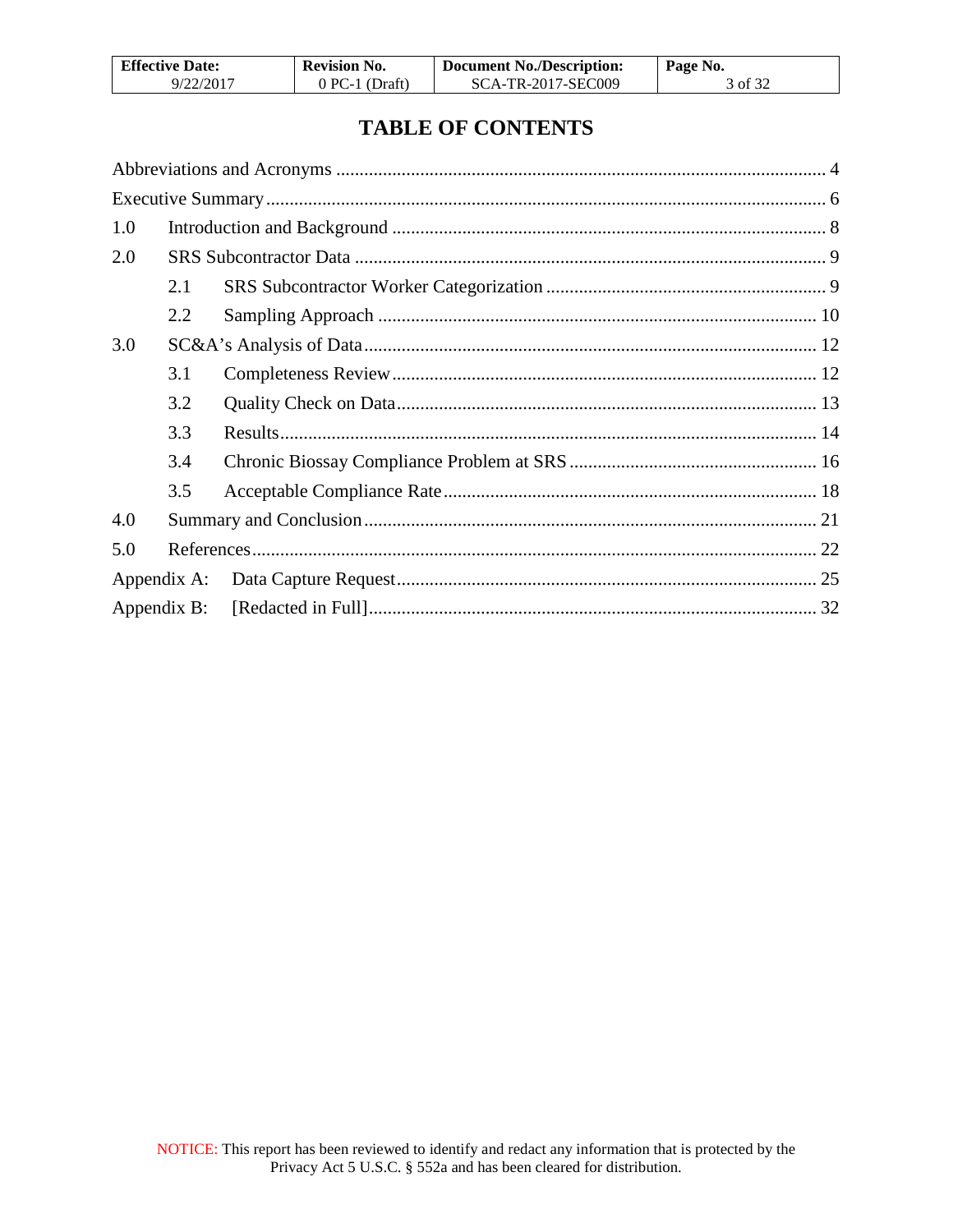| <b>Effective Date:</b> | <b>Revision No.</b> | <b>Document No./Description:</b> | Page No. |
|------------------------|---------------------|----------------------------------|----------|
| 9/22/2017              | $0$ PC-1 (Draft)    | SCA-TR-2017-SEC009               | 4 of 32  |

# **ABBREVIATIONS AND ACRONYMS**

<span id="page-3-0"></span>

| <b>ABRWH</b> | Advisory Board on Radiation and Worker Health |
|--------------|-----------------------------------------------|
| Am           | americium                                     |
| bio.         | bioassay                                      |
| bios.        | bioassays                                     |
| BM           | boilermaker                                   |
| <b>BSRC</b>  | <b>Bechtel Savannah River Company</b>         |
| <b>BSRI</b>  | Bechtel Savannah River, Inc.                  |
| Carp.        | carpenter                                     |
| <b>CEDE</b>  | committed effective dose equivalent           |
| Constr.      | construction                                  |
| Cont.        | contamination                                 |
| <b>CTW</b>   | construction trade worker                     |
| Dept.        | department                                    |
| <b>DOE</b>   | U.S. Department of Energy                     |
| DOE-SR       | U.S. Department of Energy at Savannah River   |
| <b>EDWS</b>  | Electronic Document Workflow (Records) System |
| Elect.       | electrician                                   |
| Eng.         | engineer                                      |
| ER           | evaluation report                             |

HPRED Health Protection Radiation Exposure Database

HPAREH Health Protection Annual Radiation Exposure History

EU enriched uranium

FP fission product

Ind. indeterminate

MDA minimum detectable activity

MFP mixed fission products

MK Contractors, LLC

µCi/L microcurie per liter

Exp. exposure Fiche microfiche

H-3 tritium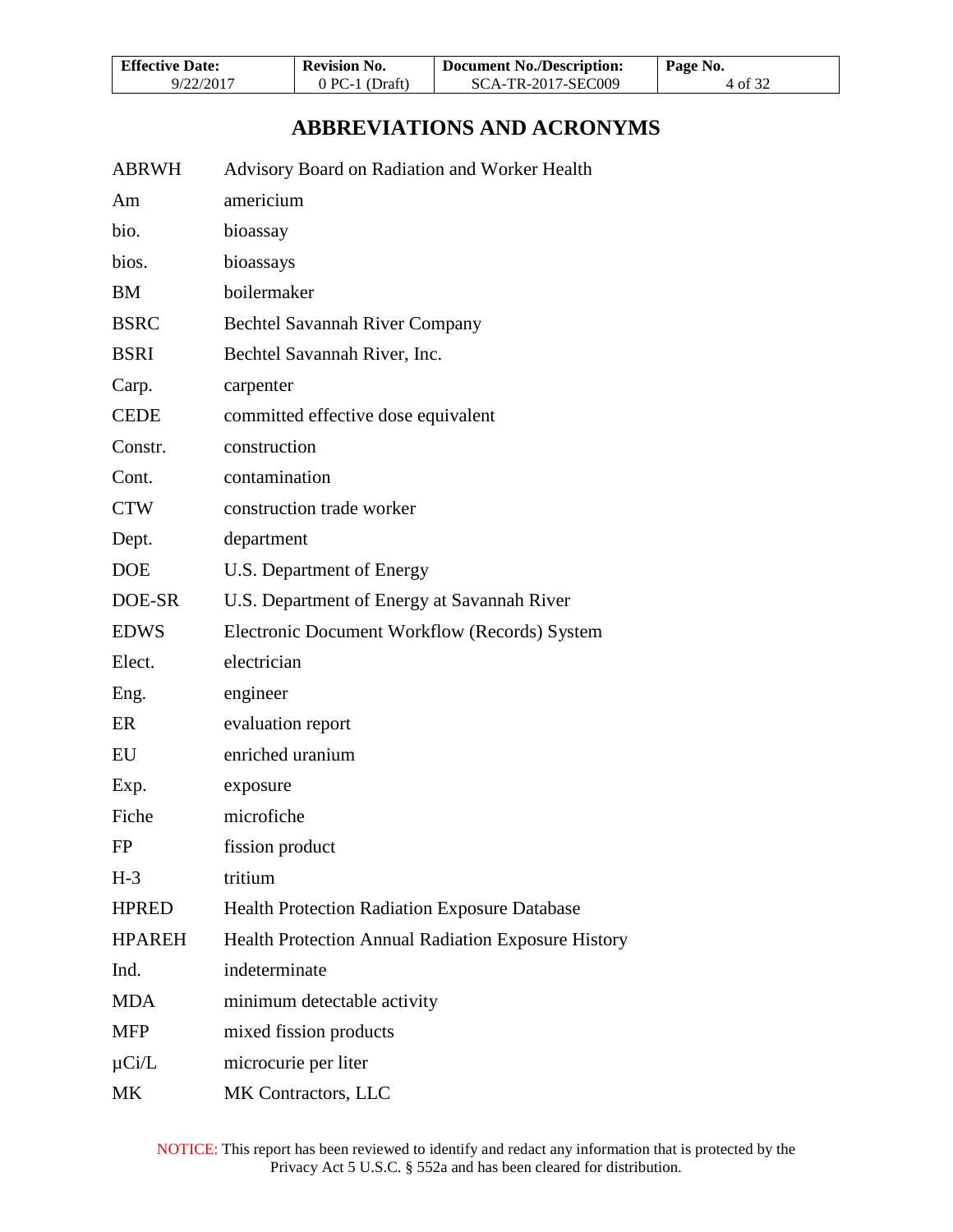| <b>Effective Date:</b><br>9/22/2017 |                                                       | <b>Revision No.</b><br>$0$ PC-1 (Draft)     | <b>Document No./Description:</b><br>SCA-TR-2017-SEC009    | Page No. |  |
|-------------------------------------|-------------------------------------------------------|---------------------------------------------|-----------------------------------------------------------|----------|--|
|                                     |                                                       |                                             |                                                           | 5 of 32  |  |
| mult.                               | multiple                                              |                                             |                                                           |          |  |
| mrem                                | millirem                                              |                                             |                                                           |          |  |
| <b>NIOSH</b>                        | National Institute for Occupational Safety and Health |                                             |                                                           |          |  |
| <b>NOCTS</b>                        |                                                       | NIOSH/OCAS Claims Tracking System           |                                                           |          |  |
| <b>NOV</b>                          |                                                       | Notice of Violation                         |                                                           |          |  |
| <b>NTS</b>                          |                                                       |                                             | Noncompliance Tracking System (U.S. Department of Energy) |          |  |
| <b>OCAS</b>                         |                                                       |                                             | Office of Compensation and Analysis and Support           |          |  |
| <b>ORAU</b>                         |                                                       | Oak Ridge Associated Universities           |                                                           |          |  |
| <b>ORAUT</b>                        |                                                       | Oak Ridge Associated Universities Team      |                                                           |          |  |
| <b>OTIB</b>                         |                                                       | <b>ORAUT</b> technical information bulletin |                                                           |          |  |
| Pipe.                               | pipefitter                                            |                                             |                                                           |          |  |
| <b>PR</b>                           | Payroll                                               |                                             |                                                           |          |  |
| Pu                                  | plutonium                                             |                                             |                                                           |          |  |
| QC                                  | quality control                                       |                                             |                                                           |          |  |
| <b>RC</b>                           | radiological control                                  |                                             |                                                           |          |  |
| <b>RCOs</b>                         | Radiological Control Operations                       |                                             |                                                           |          |  |
| <b>RSL</b>                          | <b>Radiation Survey Logsheet</b>                      |                                             |                                                           |          |  |
| <b>RWP</b>                          | <b>Radiation Work Permit</b>                          |                                             |                                                           |          |  |
| <b>SEC</b>                          |                                                       | Special Exposure Cohort                     |                                                           |          |  |
| Sr                                  | strontium                                             |                                             |                                                           |          |  |
| <b>SRL</b>                          |                                                       | Savannah River Laboratory                   |                                                           |          |  |
| <b>SRS</b>                          |                                                       | Savannah River Site                         |                                                           |          |  |
| <b>SRWP</b>                         |                                                       | <b>Standing Radiation Work Permit</b>       |                                                           |          |  |
| <b>SRDB</b>                         |                                                       | <b>Site Research Database</b>               |                                                           |          |  |
| <b>SSN</b>                          |                                                       | social security number                      |                                                           |          |  |
| <b>SWP</b>                          | <b>Safe Work Permit</b>                               |                                             |                                                           |          |  |
| Transp.                             | transportation                                        |                                             |                                                           |          |  |
| U                                   | uranium                                               |                                             |                                                           |          |  |
| <b>WBC</b>                          | whole-body count                                      |                                             |                                                           |          |  |
| <b>WSRC</b>                         |                                                       | <b>Westinghouse Savannah River Company</b>  |                                                           |          |  |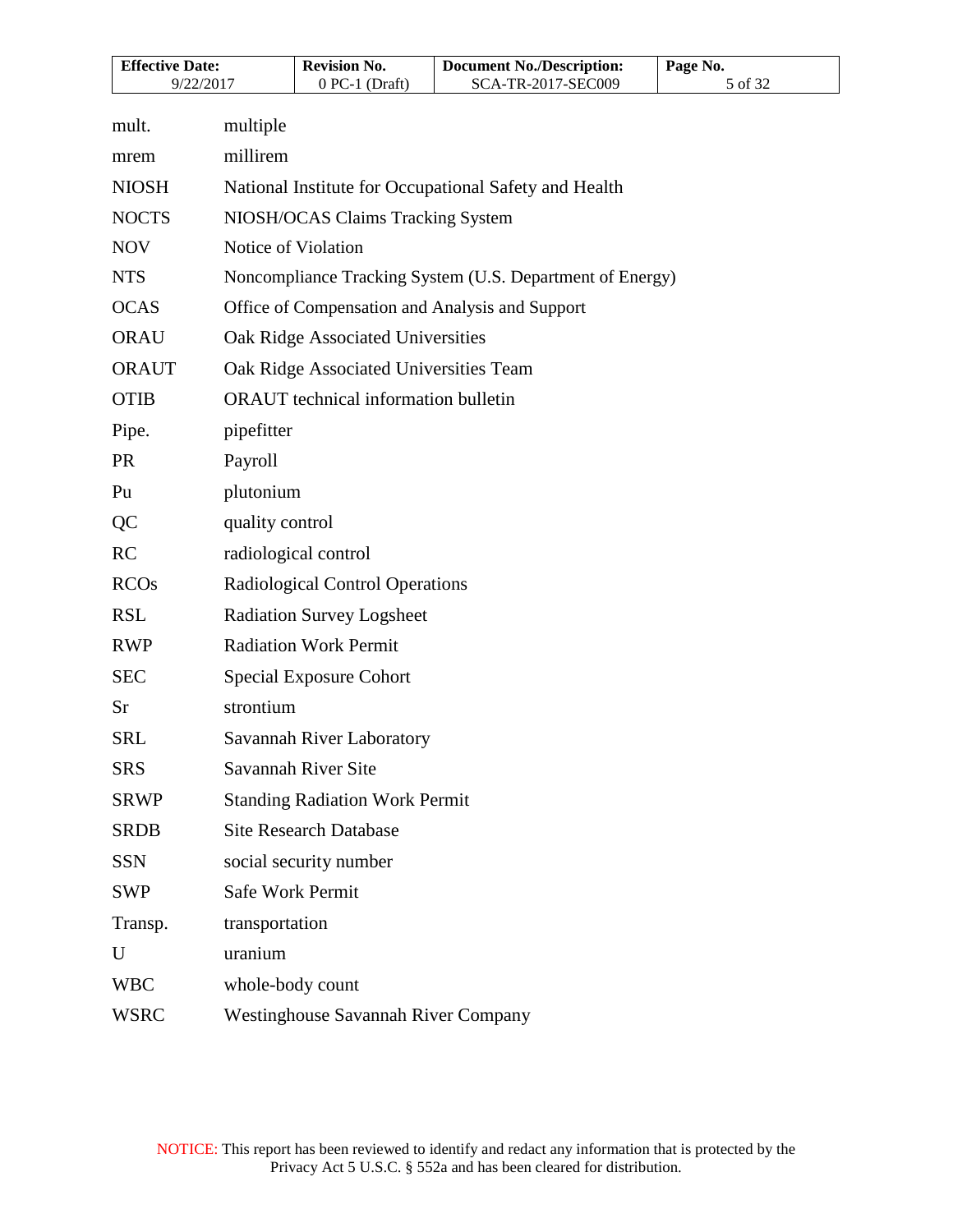| <b>Effective Date:</b> | <b>Revision No.</b> | <b>Document No./Description:</b> | Page No. |
|------------------------|---------------------|----------------------------------|----------|
| 9/22/2017              | $0$ PC-1 (Draft)    | <b>SCA-TR-2017-SEC009</b>        | 6 of 32  |

## **EXECUTIVE SUMMARY**

<span id="page-5-0"></span>SC&A conducted a broad-based sampling review of bioassay data completeness for subcontractor construction trade workers (CTWs) at the Savannah River Site (SRS) as tasked by the Advisory Board on Radiation and Worker Health (ABRWH) following the Savannah River Work Group meeting in September 2016. Validation and verification of the completeness of available monitoring data are an integral part of dose reconstruction, particularly where reliance on coworker models is necessary. This review (and a similar one recently completed by the National Institute for Occupational Safety and Health [NIOSH] for work at the SRS high-level caves in Building  $773$ -A for [1](#page-5-1)979–1986<sup>1</sup>) was prompted by a 2013 interview with a former SRS who indicated that subcontractor dose records were maintained separately in "company files" and were later migrated into the electronic database, raising questions regarding the completeness of that SRS database relied upon by NIOSH for dose reconstruction.

SC&A performed sampling using SRS Radiation Work Permits (RWPs) for individual subcontractor CTWs as a means to ascertain whether corresponding job-specific bioassay results could be found in the SRS bioassay records (either hardcopy, microfiche, or electronic). RWPs were identified through a keyword search conducted using the Electronic Document Workflow (Records) System at SRS for the period 1972–1995, across a range of some 20 SRS facilities and operations. RWPs were identified for 1982–1995, with most identified in the 1989–1995 time period (coinciding with the early years of Westinghouse's tenure as operating contractor at SRS). From these RWPs, 360 subcontractor CTWs were initially identified by random selection, 324 identified as being subcontractors with specific job dates, and 306 selected for a bioassay record verification (the 18 not selected lacked verifiable subcontractor status or lacked RWP job dates and were, therefore, excluded).

From this sampling, SC&A found that 34% (105/306) of the subcontractor CTWs lacked jobspecific urinalysis records for the corresponding RWP job requirement date, given a 30-day "grace" period for any results.<sup>[2](#page-5-2)</sup> This result improved to 20% (62/306) if a 90-day grace period is applied. Excluding RWP entries without an explicit bioassay requirement,<sup>[3](#page-5-3)</sup> these results are  $29\%$ (57/197) and 16% (31/197), respectively. It was also found that 1.5% (5/324) of subcontractor CTWs who signed in on these job-specific RWPs could not be found by SRS in either its electronic or hardcopy databases.

In the course of its review, SC&A also established that a chronic history of wide noncompliance with job-specific bioassay requirements existed at SRS, resulting in a Departmental Notice of Violation being levied in 1998. The U.S. Department of Energy's Office of Enforcement noted a

 $\overline{a}$ 

<span id="page-5-1"></span><sup>&</sup>lt;sup>1</sup> That review was completed and issued on June 27, 2017 (NIOSH 2017), too late to be addressed in this SC&A review.

<span id="page-5-2"></span><sup>&</sup>lt;sup>2</sup> A match was indicated regardless of whether the nuclides being targeted in the respective RWP and bioassay records actually corresponded. As explained later in this report, this was necessitated by the widely varying formats and contents of RWPs, Safe Work Permits, and Standing Radiation Work Permit signup sheets at the time, where actual radiological hazard or radionuclides of concern were not often clearly specified.

<span id="page-5-3"></span><sup>&</sup>lt;sup>3</sup> RWP forms at SRS during this timeframe did not uniformly include a bioassay checkoff feature; a deficiency that was identified and corrected in 1998. However, almost all RWPs and job tasks reviewed entailed some followup monitoring, and no difference was found in bioassay coverage. For that reason, SC&A has included data for both cases.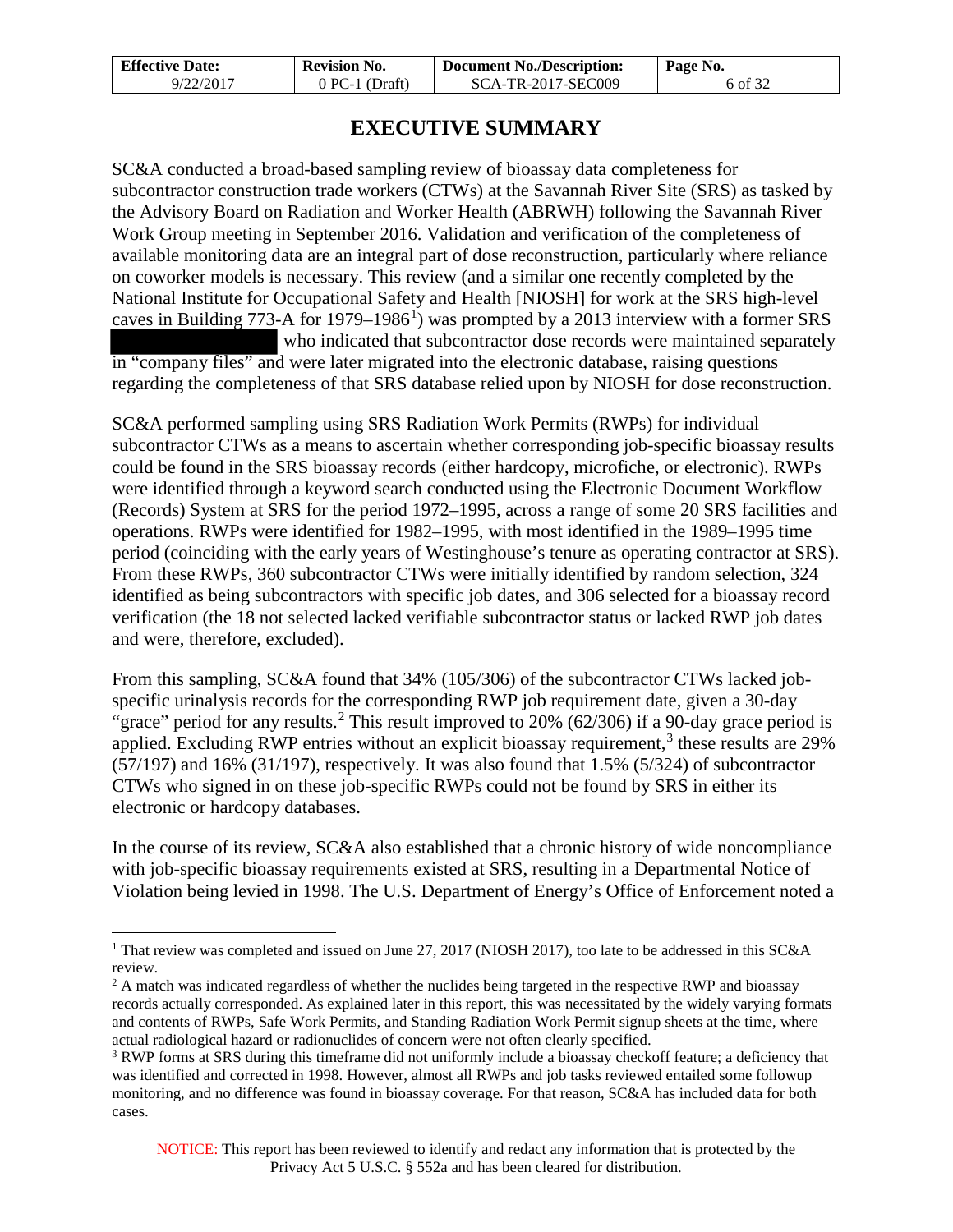| <b>Effective Date:</b> | <b>Revision No.</b> | <b>Document No./Description:</b> | Page No. |
|------------------------|---------------------|----------------------------------|----------|
| 9/22/2017              | $0$ PC-1 (Draft)    | SCA-TR-2017-SEC009               | 7 of 32  |

worker non-participation rate of 79% for required job-specific bioassays during a selected 3-month period of review in 1997. This was preceded by similar findings during a Westinghouse Savannah River Company (WSRC) self-assessment in 1995, and a program compliance review during the Tiger Team assessment in 1990.

While there has been some discussion of what would constitute reasonable "success" criteria for sampled completeness of subcontractor CTW bioassay records, these results and compliance history indicate a dysfunctional job-specific bioassay program at SRS whose results are manifestly incomplete for at least the period 1989–1998<sup>[4](#page-6-0)</sup> and should not be relied upon for coworker model development.

 $\overline{a}$ 

<span id="page-6-0"></span><sup>4</sup> While the NOV focused on documented noncompliance over a 2-year period, 1995–1997, that documentation was bookended in 1995 and 1997 by sampling self-assessments conducted by WSRC. Given the persistent nature of noncompliance by both workers and managers, there should be no doubt that these deficiencies predated the first self-assessment in 1995 and were due to a workplace culture of non-accountability to the job-specific bioassay program, a condition found by the 1990 Tiger Team, as well. This is consistent with the results of SC&A's sampling review for 1982–1995.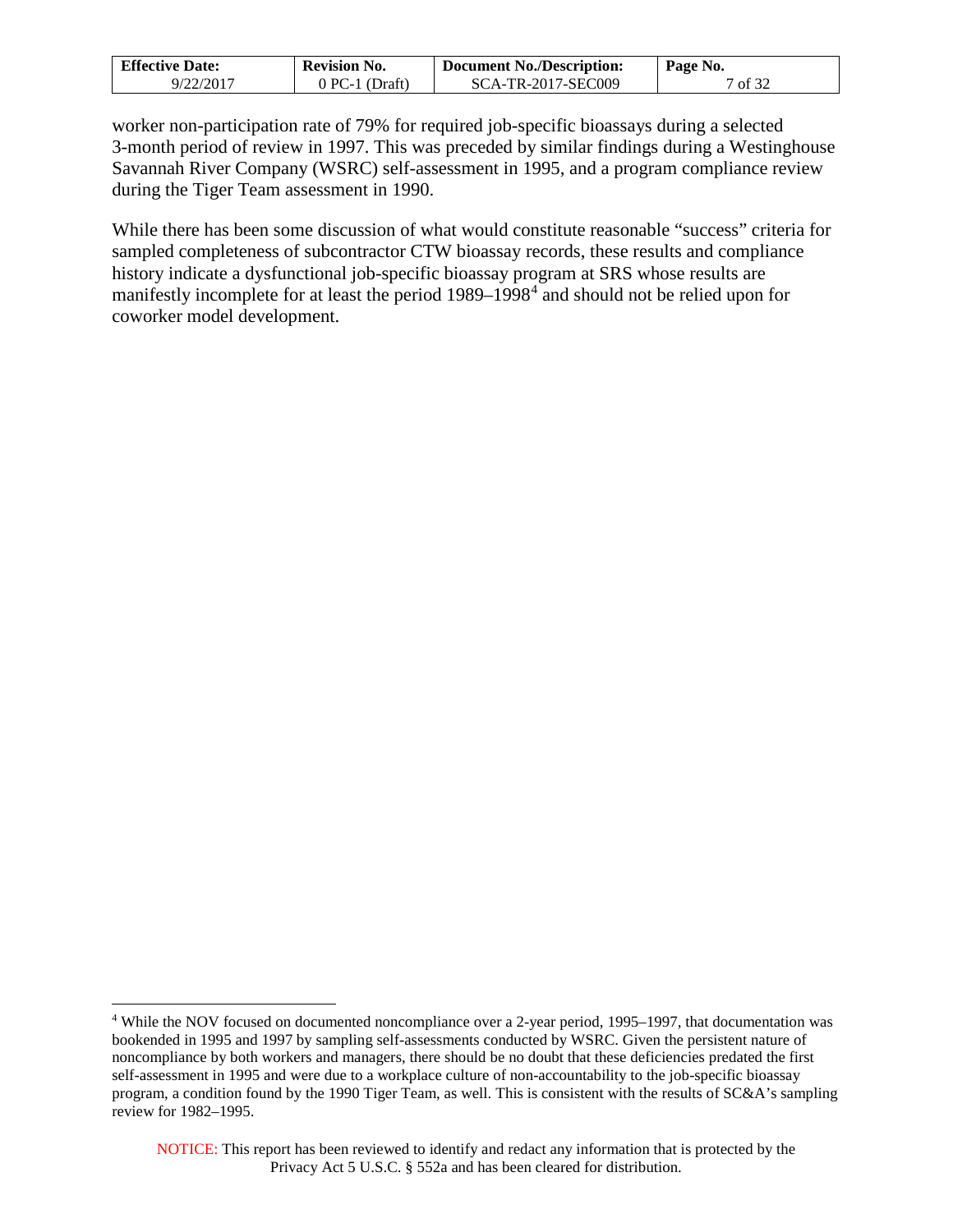| <b>Effective Date:</b> | <b>Revision No.</b> | Document No./Description: | Page No. |
|------------------------|---------------------|---------------------------|----------|
| 9/22/2017              | $0 PC-1 (Draff)$    | SCA-TR-2017-SEC009        | 8 of 32  |

# **1.0 INTRODUCTION AND BACKGROUND**

<span id="page-7-0"></span>The evaluation report (ER) for the Special Exposure Cohort (SEC) number 00103, *SEC Petition Evaluation Report Petition SEC-00103*, Revision 0 (NIOSH 2008), was issued on November 14, 2008, for "*all construction workers who worked in any area at the Savannah River Site (SRS) during the period January 1, 1950 through December 31, 2007*." Three addendums have since been added. In Addendum 1, the National Institute for Occupational Safety and Health (NIOSH) "*determined that it has sufficient personal monitoring data, source term information, and workplace monitoring data for thorium to allow adequate bounding of the total potential internal exposures at the site during this time period*" (NIOSH 2010, page 31). In Addendum 2 (NIOSH 2011), NIOSH defined an SEC class for January 1, 1953, through December 31, 1957, for designated employees who were involved with fabrication and testing of reactor fuel components containing thorium and chemical separation of thorium waste in process canyons. In Addendum 3 (NIOSH 2012), the feasibility of reconstructing doses received from thorium exposure from October 1, 1972, through December 31, 2007 (previously reserved for further consideration in Addendum 2), was further evaluated.

In this report, SC&A reports on the results of a sampling review of bioassay data completeness for SRS subcontractor CTWs that was tasked by the Advisory Board on Radiation and Worker Health (ABRWH) in September 2016 following the SRS Work Group meeting.

Validation and verification of the completeness of available monitoring data are integral parts of dose reconstruction, particularly where reliance on coworker models is necessary. As noted in NIOSH's *Draft Criteria for the Evaluation and Use of Coworker Datasets*, Revision 4 (NIOSH 2015, page 5), "*the amount of available monitoring data must be evaluated to determine if there are sufficient measurements to ensure that the data are either bounding or representative of the exposure potential for each job/exposure category of the facility.*" This also typically includes a review of electronic data against a representative sample of original data for transcription verification.

In the course of a 2013 interview (and re-interview in 2014) with a former SRS , the issue of data completeness for subcontractor construction trade workers (CTWs) was given added urgency. The interviewee indicated among other recollections, that the dose "*data for subcontractors* [other than DuPont Construction group] *were maintained by company file, not by individual*," and that these records should have been migrated to the two SRS electronic databases, Health Protection Radiation Exposure Database (HPRED) and Health Protection Annual Radiation Exposure History (HPAREH), by the mid to late 1980s. He also noted that "*there were few independent subcontractors prior to 1983, except those that came through DuPont Construction, but these were treated more as "employees*" for monitoring and recordkeeping purposes. Finally, he said that he believed that "*all records are in the Health Physics records and there are not any missing records*" (2013/2014, pages 3–4). SC&A's concern is, and has been, whether NIOSH can validate that subcontractor dose records—more specifically, those for subcontractor CTWs—are, in fact, complete at SRS and fully reflected in the SRS electronic radiological databases to support dose reconstruction, particularly for the more transient and short-term, smaller subcontractors.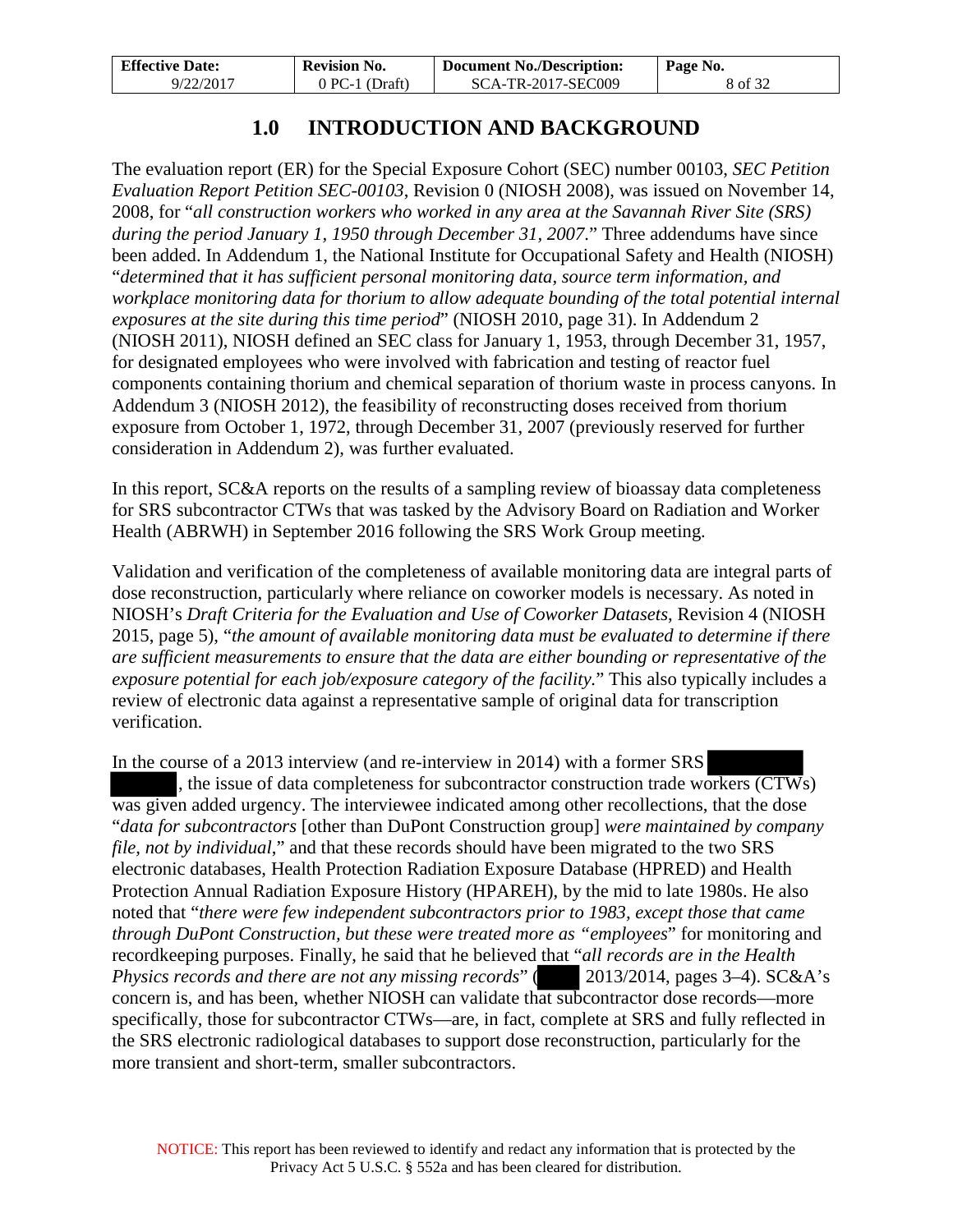| <b>Effective Date:</b> | <b>Revision No.</b> | Document No./Description: | Page No. |
|------------------------|---------------------|---------------------------|----------|
| 9/22/2017              | $0$ PC-1 (Draft)    | SCA-TR-2017-SEC009        | 9 of 32  |

As noted in the February 5, 2014, Savannah River Work Group meeting summary notes (ABRWH 2014), the overarching question is a dual one:

- *1) How complete (company names, personal identifiers, dates) were the company files in terms of various tiers of subcontractors, particularly beyond the 1980s when considerably more work was outsourced? and,*
- *2) Was all of the relevant information migrated to the SRS databases* [and] *being used by NIOSH for dose reconstruction?*

Several approaches have already been considered and pursued by NIOSH for validation, including a comparison using NIOSH/OCAS Claims Tracking System (NOCTS) data, and one using the U.S. Department of Labor and Center to Protect Worker Rights subcontractor database, both to ascertain the identity of subcontractor companies and their employees for purposes of comparing with the SRS electronic radiological databases, HPRED and HPAREH. Neither were found to support validation adequately. NIOSH proposed and has since completed an evaluation of some 3,000 pages of construction job plans identified for the high-level caves in Building 773-A for 1979–1986, randomly selecting 110 subcontractors for followup assessment (NIOSH 2017).

Following an SRS Work Group meeting of September 26, 2016, SC&A was tasked with expanding the scope and timeframe of NIOSH's Building 773-A sampling review to encompass a broader time period and set of SRS facilities to improve the representativeness of any results achieved.

# **2.0 SRS SUBCONTRACTOR DATA**

## <span id="page-8-1"></span><span id="page-8-0"></span>**2.1 SRS SUBCONTRACTOR WORKER CATEGORIZATION**

CTWs at SRS were deployed across the entire SRS and represented a broad range of crafts, including carpenters, boilermakers, pipefitters, construction workers, and painters, to name a few. They performed both radiological and non-radiological work and were subject to the same policies and procedures as were the prime contractor employees. During the DuPont operating contract (prior to April 1989), workers were classified according to payroll or "Roll" numbers that corresponded to the nature of their work and employment status. At SRS, Roll 1 were DuPont salaried workers, e.g., scientists, engineers, and the technical staff. Roll 2 constituted local DuPont hourly employees, composed of both CTW and non-CTW workers. CTWs employed by subcontractors such as Miller-Dunn Electric, North Brothers, and B.F. Shaw Company were assigned to Roll 4 and some to Roll 5, and they were also assigned a craft code (e.g., craft code 25 for pipefitters). As more CTW jobs were outsourced under subcontracts, Roll 6 was used as a category to encompass those workers. After 1989 and the advent of the Westinghouse operating contract, the use of roll numbers (at least for Radiation Work Permits [RWPs] and Safe Work Permits [SWPs] sign-ins) became secondary to social security numbers (SSNs). However, roll numbers carried over to the Electronic Document Workflow (Records) System (EDWS) and Pro-Rad electronic dosimetry recordkeeping system and can be found on individual bioassay records. This proved important in SC&A's completeness sampling in that subcontractor status could be verified by either roll number or company name in these records.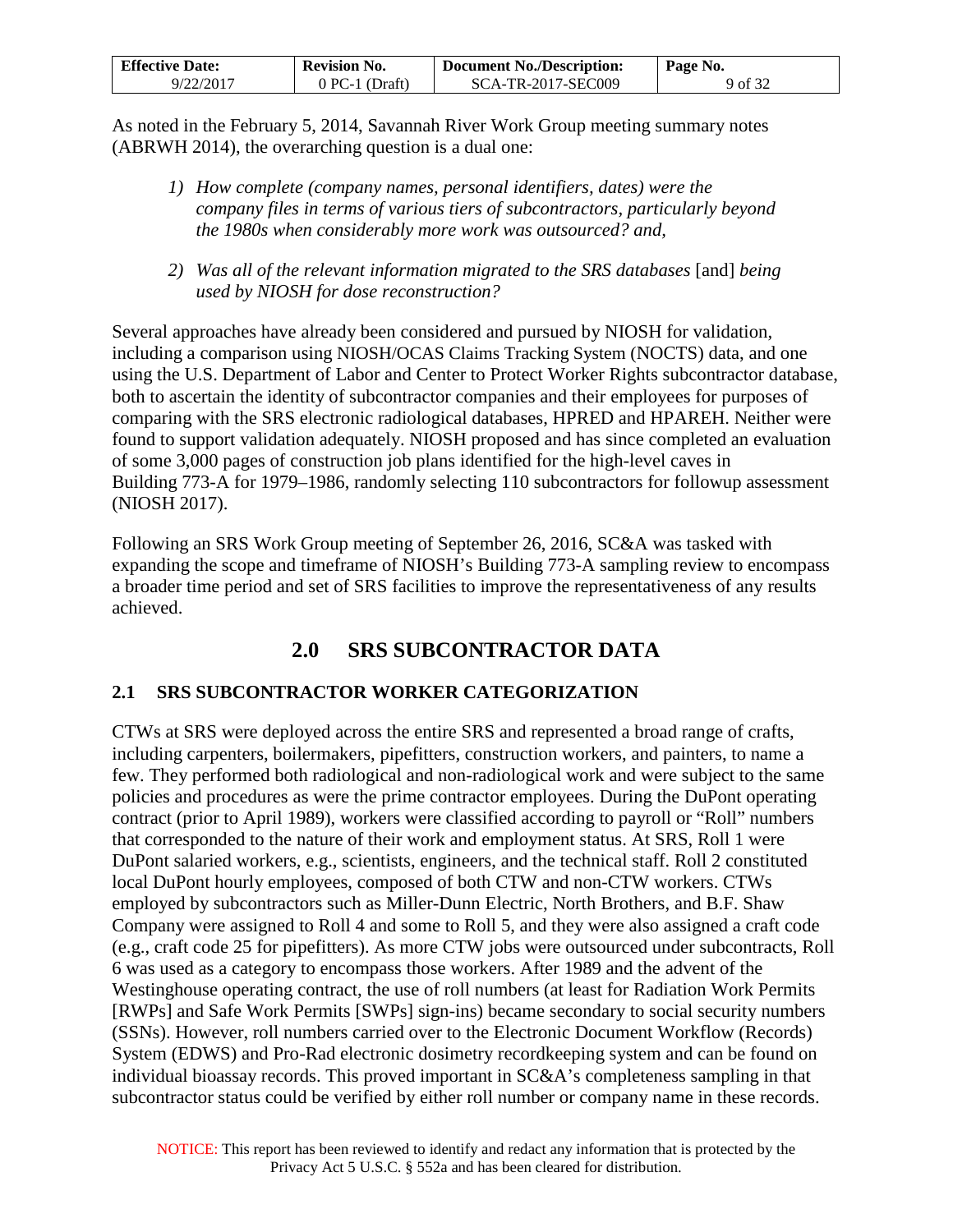| <b>Effective Date:</b> | <b>Revision No.</b> | <b>Document No./Description:</b> | Page No. |
|------------------------|---------------------|----------------------------------|----------|
| 9/22/2017              | 0 PC-1 (Draft)      | SCA-TR-2017-SEC009               | 10 of 32 |

In terms of monitoring, SRS procedures required that the health physics program provide the same level of job planning and monitoring to construction, maintenance, and other CTW-related functions, as it did with operation and production tasks (DuPont 1959–1971). Routine monitoring programs were prescribed for prime contractor workers (DuPont and Westinghouse Savannah River Corporation [WSRC], which included Roll 2 CTWs), and job-specific monitoring was specified by specific job plans, including construction job plans and RWPs. As noted in ORAUT-OTIB-0081, *Internal Coworker Dosimetry Data for the Savannah River Site*, Revision 03 (NIOSH 2016, pages 17, 19):

*Both of these types of monitoring programs can be considered to be variations in routine, representative sampling. For workers normally present in an area (i.e., non-CTWs and Roll 2 CTWs), the monitoring is specified on an annual basis in the bioassay control procedures. For workers intermittently present in an area (i.e., some CTWs), the monitoring was based on the job plan. For the duration of the job plan and the duration of the exposure potential, the required monitoring was specified. The key point is that in both instances monitoring was based on exposure potential rather than being driven by incidents. In either case, if an incident did occur, incident-driven sampling would have been performed.* 

While CTWs were present both as Roll 2 (prime) workers, and Rolls 4, 5, and 6 (subcontractor) workers at SRS, and both groups were subject to job-specific bioassay monitoring, it is clear that the intermittent nature of work by the subcontractor CTWs made job-specific bioassays predominant for them.

## <span id="page-9-0"></span>**2.2 SAMPLING APPROACH**

SC&A modeled aspects of its approach after that of NIOSH's recently completed review of Building 773-A, with several scoping differences. First, the time frame was expanded to 1972– 1995, with an emphasis on 1989–1995, which represents the post-DuPont era of SRS management that involved a large influx of outside subcontractors (who, for example, were involved in K Reactor restart and environmental restoration and cleanup). Second, the SRS facilities involved were expanded from one (the high-level caves in 773-A) to some 20 facilities and areas, including F and H Canyons, K Reactor, tank farms, and 321-M. Finally, the review scope encompassed all SRS RWPs and SWPs that included CTWs that could be identified through record searches.

Similar to using construction job plans as a means to identify CTWs performing radiological jobs, SC&A sought to search for and locate SWPs and RWPs for 1972–1995, as well as any additional construction job plans (beyond those found by NIOSH for 773-A). Based on a previously inventoried data capture by NIOSH, SC&A also added Radiation Survey Logsheets (RSLs) as a potential source of subcontractor CTW identification. These search parameters were contained in a data capture request that was forwarded to the U.S. Department of Energy (DOE) management at SRS on December 5, 2016 (attached as Appendix A).

An online search via SRS's EDWS was conducted using keywords, resulting in SWPs, RWPs, RSLs, and Standing Radiation Work Permits (SRWPs) signup sheets for 1982–1995 being identified (it was apparent from search results that permits for earlier years and other operations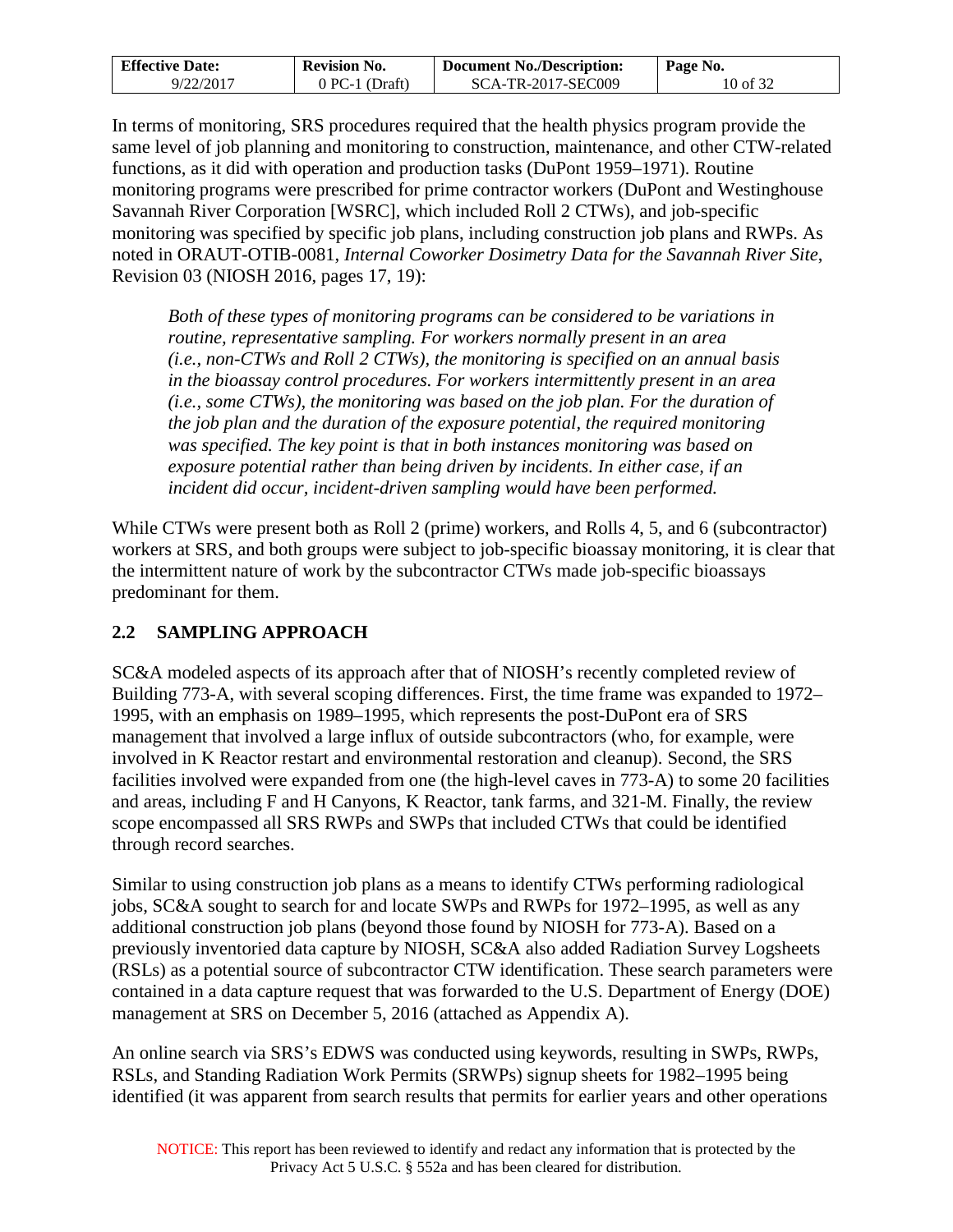| <b>Effective Date:</b> | <b>Revision No.</b> | <b>Document No./Description:</b> | Page No. |
|------------------------|---------------------|----------------------------------|----------|
| 9/22/2017              | 0 PC-1 (Draft)      | SCA-TR-2017-SEC009               | of 32    |

were not available in EDWS, although they may reside in other record archives yet to be identified). There was a wide difference between the various permits in terms of the degree of job requirements detailed, numbers of workers assigned, and whether bioassay was required. For some RWP forms, bioassay was required upon "end of shift," while others required bioassay without specifying timing, and still others did not provide for such specification explicitly. In the last case, it has become clear from corrective actions required in the aftermath of a DOE Notice of Violation (NOV) (to be discussed later) that RWP forms at SRS did not uniformly include a bioassay sample program checkoff despite such job-specific monitoring being required, and conducted both by procedure and practice. SC&A made a clear distinction between CTWs for whom the permit required bioassay (whether at the "end of shift" or more generally) versus those CTWs for whom the permit had no such specification; given this ambiguity, both sets of data are provided in this report.

Some of these permits, particularly the signup sheets in 1994 and 1995, contained thousands of names, necessitating a random sampling approach. For these voluminous permits, CTWs (as identified by trade) were randomly selected by sampling each file subset (marked as p001, p002, etc.) of the permit, taking, for example, the first 10 CTWs starting on page 1 for p001, the first 10 CTWs on page 200 of p002, the first 10 CTWs on page 300 of p003, and so on. For some SRWP signup sheets, the lack of CTWs for a number of jobs necessitated just capturing the first 40–50 CTWs, in order. The permits typically provided for sign-in by the workers, who added their roll numbers or (after 1989) their SSNs, and often their craft (and craft two-digit number) and department. Illegible or partially legible names and SSNs were common in the RWPs; these were avoided in the SC&A sampling although some degree of interpretation and verification was necessary in name spellings and SSNs.

Some of the EDWS references had few or no online permits that could be referenced for CTW names and identifiers; instead, they cited reference numbers for document boxes maintained at SRS. These were requested for physical access during scheduled onsite data captures (which took place on February 13–16 and February 27–March 2, 2017). Likewise, additional sources of RWP records were identified by SRS and were reviewed on site at the SRS Records Center. This hardcopy documentation was captured and scanned, with CTW names and identifiers included in the overall roster for completeness review. In total, through its EDWS online search and onsite documentation review, SC&A identified 13 RWPs and SWRP signup sheets for the years 1972– 1995, with a total of 324 subcontractor CTWs identified and verified from an initial sample of 360 RWP entries.[5](#page-10-0)

The RWPs sampled included subcontractor CTWs for 1976 and 1981 ( ), 1982, 1985– 1987, and 1989–1995 (while RWPs were identified after 1995, these were not sampled given the number of entries available for the six earlier years). SRS operations and facilities encompassed included FB-Line, K Area (including K Reactor), C Area, 321-M, 690N, and 105L—some 20 facilities and operational areas. Subcontractor companies included Bechtel, MK Construction, Raytheon, Miller and Dunn, North Brothers, and EBASCO, some of whom further subcontracted with lower tier subcontractors. CTW crafts included construction, pipefitters, electricians,

<span id="page-10-0"></span><sup>&</sup>lt;sup>5</sup> The higher total listing of 360 CTWs had been identified in the initial sorting following the final onsite review; however, that listing included entries that proved to be prime contractors or had unclear or missing roll numbers; these entries were excluded.  $\overline{a}$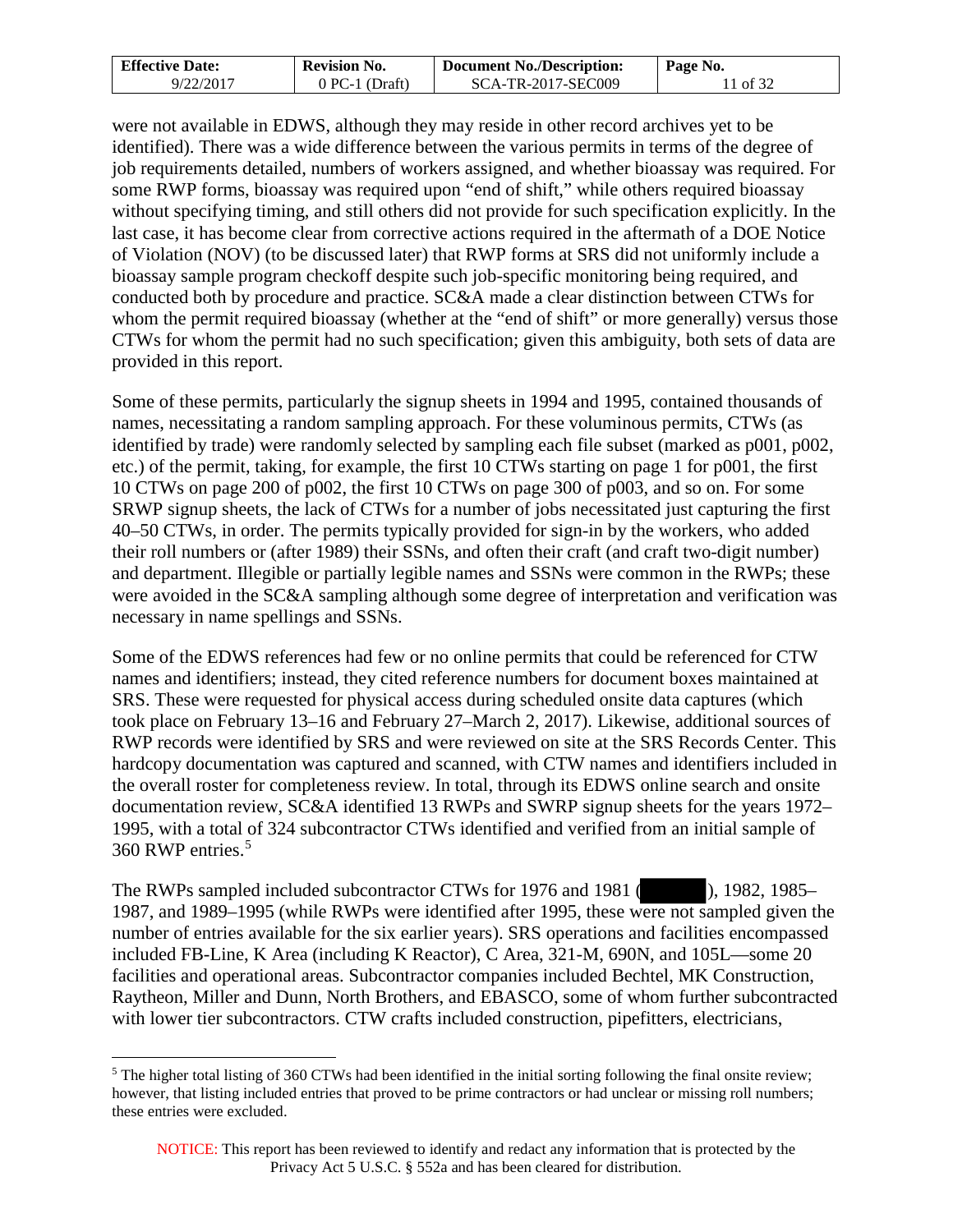| <b>Effective Date:</b> | <b>Revision No.</b> | <b>Document No./Description:</b> | Page No. |
|------------------------|---------------------|----------------------------------|----------|
| 9/22/2017              | 0 PC-1 (Draft)      | SCA-TR-2017-SEC009               | 12 of 32 |

painters, carpenters, laborers, boilermakers, millwrights, riggers, sheet metal workers, transportation (drivers), and quality control personnel.

## **3.0 SC&A'S ANALYSIS OF DATA**

### <span id="page-11-1"></span><span id="page-11-0"></span>**3.1 COMPLETENESS REVIEW**

 $\overline{a}$ 

Approximately 360 CTW names and identifiers were derived from the EDWS search; these were posted to a secure drive on the SRS intranet by SC&A. Where available in electronic form, these names and identifiers were then matched with corresponding bioassay records by SRS via the EDWS or Pro-Rad<sup>[6](#page-11-2)</sup> online records systems. For dosimetry records available in hard file or microfiche form, SC&A performed the matching during the two onsite data capture visits.

A number of names were dropped during an initial screening because they were (1) not subcontractors (by virtue of Roll number, company name, job title, or lack of any identifier), (2) duplicates of other entries (the same CTWs often show up on different RWPs), or (3) not fully legible or complete in terms of name or identifiers.

An initial working matrix was prepared for each subfile, with each CTW name provided with corresponding trade (or job), reference source (box number, RWP number), subcontractor affiliation, bioassay requirement (urinalyses dates), records source (fiche, EDWS, hard file), and any notes or comments. Corresponding bioassay documentation was located by matching CTW names and identifiers through Pro-Rad searches by SRS, or by physical searches of microfiche and hardcopy folders in the SRS Dosimetry Office by SC&A. These compilations of summary CTW names, RWPs, and bioassay information were scanned by accompanying Oak Ridge Associated Universities (ORAU) personnel and reviewed for classification clearance by SRS. Once cleared, they were forwarded to ORAU and NIOSH for uploading into the Site Research Database (SRDB).

Based on an initial scan of results, 29 entries were found to be either missing (i.e., not found in the SRS electronic and hardcopy records system) or lacking any bioassay information. These CTW names subsequently were returned to the SRS Dosimetry Office for re-verification. This second review consisted of correcting names and identifiers, such as SSNs, by (1) cross-checking identifiers across available reference sources, (2) searching using permutations of names and SSNs, and (3) searching with full or corrected names. It should be emphasized that RWP entries were handwritten, sometimes barely legible, and missing full names, letters, and correct numbers. Between SRS and SC&A, all but five of the outstanding entries were ultimately identified with correct names and identifiers, from which corresponding bioassay records could be matched. A final screening removed any entries for which a clear RWP job date was lacking. The final listing had 306 subcontractor CTWs subject to job-specific bioassay comparison.

<span id="page-11-2"></span><sup>6</sup> EDWS, The Electronic Document Workflow (Records) System, provides for electronic storage and indexing of legacy hardcopy records, including safety and health, individual exposure records, medical, and human resource data. Pro-Rad is a database system whose purpose is to manage, monitor, and record occupational radiation exposure data for present and former DOE, NNSA, and contractor employees. This system replaced the HPRED system in 2004.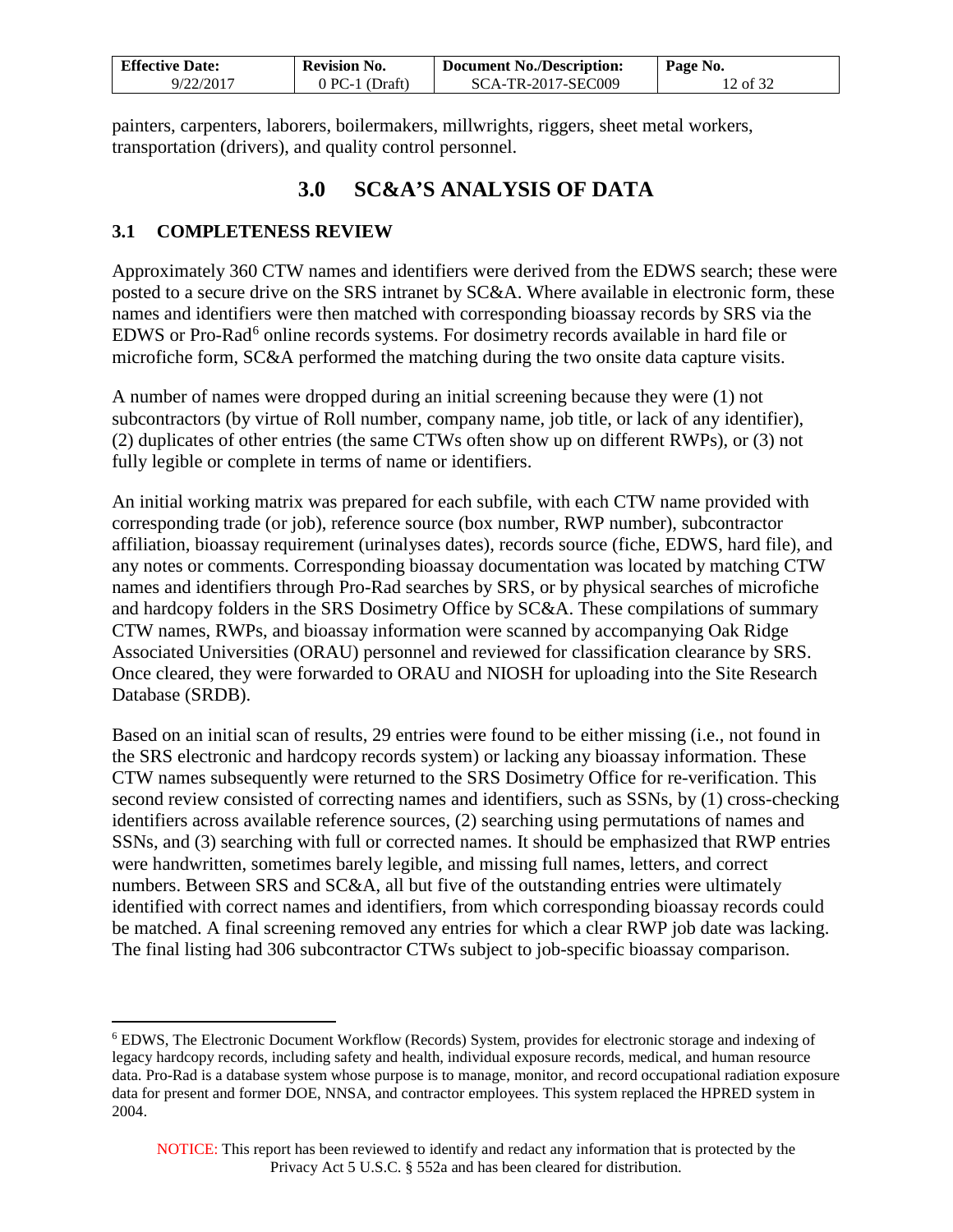| <b>Effective Date:</b> | <b>Revision No.</b> | <b>Document No./Description:</b> | Page No. |
|------------------------|---------------------|----------------------------------|----------|
| 9/22/2017              | $0$ PC-1 (Draft)    | SCA-TR-2017-SEC009               | 13 of 32 |

Once the CTW compilations were available in the SRDB, SC&A commenced its bioassay review process. This involved matching the prescribed RWP job date with any corresponding urinalyses of record, either within 30 days or 90 days, respectively. The basis for this consideration is to provide indices of bioassay compliance or responsiveness, with 30 and 90 days used as measures of responsiveness to an RWP end-of-job bioassay requirement. For tritium urinalyses, such responsiveness would be essential for adequate dose assessments; for plutonium or uranium urinalyses, this would be considerably less so. This is not to draw a broad program judgment of SRS dose assessment or technical adequacy, but to provide an overall indicator of both monitoring program compliance and record completeness.

This comparison does not take into consideration whether the 30- or 90-day bioassay "match" also would match the principal radionuclides of concern for the RWP. SC&A found that the RWPs, SWPs, and SRWP signup sheets were in various formats, with and without bioassay checkoffs, and were often missing any indication of the workplace radiological hazard and radionuclides involved. The only information common across all RWP formats is name, craft or roll number, facility or area, and job date. Therefore, a 30- or 90-day bioassay following a specified job date is considered a match, albeit in some cases the bioassay being accredited may have been performed for a different reason and would have targeted a different radionuclide or sets of radionuclides than that for the RWP in question. This circumstance would lead to some understating, in this analysis, of actual "mismatches" between RWPs and job-specific bioassays.

The bioassay completeness review addressed two sets of RWP entries: (1) those with a prescribed RWP bioassay requirement with a specific job date on the SRS form, and (2) those without an explicit bioassay checkoff on the SRS form, but whose job activity clearly warranted and required job-specific bioassay<sup>[7](#page-12-1)</sup> (as noted earlier, SRS permit forms did not uniformly include such a checkoff despite procedures and actual practices that included bioassays—this was the subject of an enforcement-related corrective action that took place in 1998 that served to revise SRS permit forms to include such a bioassay checkoff). This comparison review is provided in Appendix B as a table derived from SC&A's worksheet with all names and identifiers removed.

## <span id="page-12-0"></span>**3.2 QUALITY CHECK ON DATA**

In addition to initial reviews by both SC&A and SRS to identify CTWs with no or incomplete records, SC&A also cross-checked all CTW entries where bioassays by RWP date were found to be initially missing. Any CTW entries with incomplete or missing bioassays that were suspected of lacking records due to the initial search, screening, or scanning process were referred back to SRS for an additional bioassay records search. Several screenings were also conducted to identify duplicate entries; when found, these were only retained if the worker in question had RWPs in different years, but deleted otherwise.

Although SC&A initially considered a statistical basis for its sampling review, it was determined at an early stage that, given the relatively small number of RWPs identified, coupled with the practical constraints of how many CTW entries could be ultimately searched, processed, and

<span id="page-12-1"></span><sup>&</sup>lt;sup>7</sup> This was a subjective professional judgment exercised by SC&A based on the nature of the work (e.g., CTW activities in tritium-contaminated K Reactor areas) and comparability to other job-specific RWPs; this comparison is provided for additional perspective in light of the RWP omissions cited earlier.  $\overline{a}$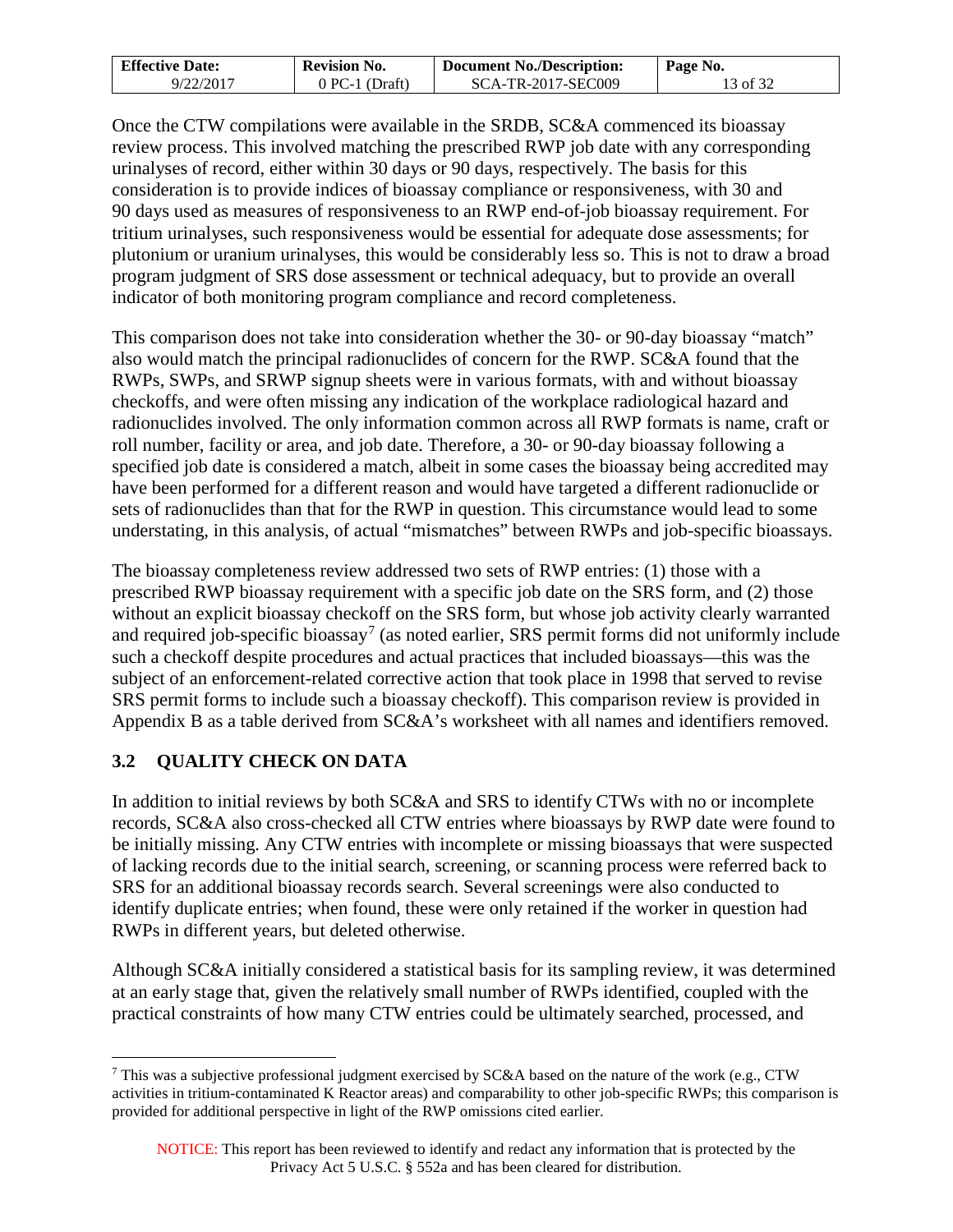| <b>Effective Date:</b> | <b>Revision No.</b> | <b>Document No./Description:</b> | Page No. |
|------------------------|---------------------|----------------------------------|----------|
| 9/22/2017              | 0 PC-1 (Draft)      | SCA-TR-2017-SEC009               | 14 of 32 |

cleared by SRS, the scope of review could be no more than about 300 subcontractor CTWs sampled over the 14 years reviewed (1982–1995, with no RWPs identified for 1983, 1984, and 1988, and one entry each in 1976 and 1981). It is also clear that additional RWPs for other facilities for the same and additional years likely exist but are not searchable in EDWS or by other means at this time. Likewise, for 1994–1995, where SRWP signup sheets containing thousands of CTW entries were employed, there are clearly many subcontractor CTWs who were left out of the random sampling of those sheets. Therefore, the "denominator" of total subcontractor CTWs, or those with RWP bioassay requirements, for each year and in other years, is not known and is not available to inform a statistical derivation of sample size.

It should be noted that the dearth of RWPs and other CTW records prior to 1990 may be influenced by what was reported in worker interviews to have been a sitewide destruction of subcontractor records that took place at the time of DuPont's departure as operating contractor in 1989. From these interviews, it was reported that:

*There were all kinds of records destroyed from the offices of subcontractors after they left the plant. In 1989, the subcontractors started leaving the job as their contracts expired. The personnel were transferred to BSRC [Bechtel Savannah River Company]. The crafts were transferred at various times starting in September 1989. In 1989, the electricians changed from Miller Dunn to BSRC. In the early 1990s, the* [pipe] *fitters changed to Bechtel. Some time in the early 1990s, crews of 6-8 laborers went around to the office buildings that the general contractors had left. It was the records in their offices that were destroyed…. They shredded all kinds of records (e.g., monitoring records, time cards) after the subcontractors left the plant.* [SC&A 2011, page 31]

While the missing pre-1989 CTW records, particularly RWPs, may reside at the operating facilities themselves, the preceding suggests that they may also have been discarded during the transition between operating contractors in the 1989–1990 timeframe. In any case, there were apparently few outside subcontractors (other than working through DuPont Construction) before the mid-1980s, as noted by in his interview ( 2013/2014).

## <span id="page-13-0"></span>**3.3 RESULTS**

Within the intent of this review to sample the degree of completeness for a diverse cohort of subcontractor CTWs over a range of job types, facilities, and time periods for radiological work at SRS, SC&A had two primary objectives:

- 1. Sample the extent to which individual subcontractor CTW records can be located by SRS in its dosimetry record system.
- 2. Sample the extent to which bioassay records for these individuals corresponding to a RWP-related job task can be located by SRS.

For the first objective, care was taken to use every opportunity with SRS to obtain accurate and complete names and identifiers. For the second objective, it is understood that an explicit "end of shift" or job date is the strongest indicator of a followup bioassay requirement. However, in light of serious discrepancies in the SRS permit forms (i.e., no bioassay checkoffs provided) and in the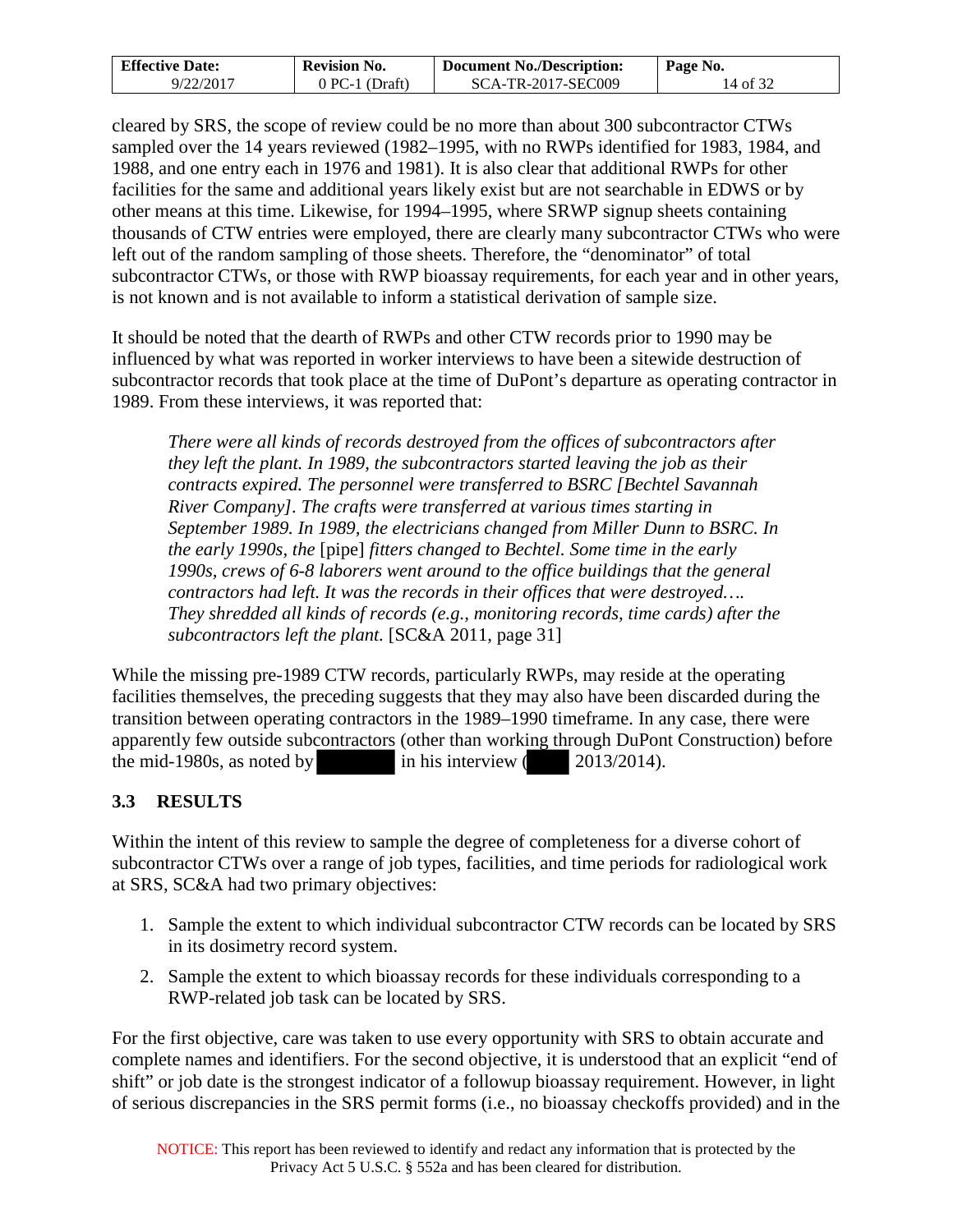| <b>Effective Date:</b> | <b>Revision No.</b> | <b>Document No./Description:</b> | Page No. |
|------------------------|---------------------|----------------------------------|----------|
| 9/22/2017              | 0 PC-1 (Draft)      | SCA-TR-2017-SEC009               | 15 of 32 |

job-specific bioassay program itself (to be discussed later), SC&A decided to provide results, as well, for subcontractor CTWs whose RWP forms lacked such a checkoff. It is also understood that the 30- and 90-day bioassay criteria are "indicators" of RWP compliance and bioassay records completeness, and that later bioassays for potential exposure to longer-lived nuclides such as plutonium and neptunium would be relevant to dose assessment but problematic for subcontractor CTWs, given the intermittent nature of their work on site and common lack of compliance with termination bioassays.

As summarized from the working spreadsheet reflected in Appendix B, the following results were found from the completeness review of subcontractor CTW bioassay records.

### 1. **Missing dosimetry records**: 5/324 (1.5%)

Subcontractor CTWs for whom no dosimetry records could be located by SRS after reverification through multiple searches and additional identity comparisons (e.g., applying permutations of name and SSN identifiers). It is still possible that a record may exist under a full name or correct SSN, but that is not readily determinable.

### 2. **Missing bioassay results (urinalyses only):**

Total subcontractor CTW entries for RWPs containing job-specific radiological requirements but not necessarily an explicit bioassay checkoff requirement (albeit bioassay required by procedure).

**30 days post-RWP job requirement:** 105/306 (34% missing or 66% "success" rate)

**90 days post-RWP job requirement:** 62/306 (20% missing or 80% success rate)

Subcontractor CTW entries for RWPs containing an explicit bioassay requirement by job date or at "end of shift." These were deemed unambiguous regarding the job-specific bioassay requirement. The lower denominator below represents the number of entries with job-specific bioassay requirements cited on their RWP forms.

**30 days post-RWP job requirement:** 57/197 (29% missing or 71% success rate)

**90 days post-RWP job requirement:** 31/197 (16% missing or 84% success rate)

Those CTWs with incomplete bioassay records that were deemed suspect (as an artifact of the search process, copying, or scanning) were returned to SRS for reverification.

In terms of target radionuclides for the job-specific bioassays conducted, $8$  the following results are based on the 243 bioassay results for those subcontractor CTWs who had recorded bioassay (urinalyses) in either 30 or 90 days (i.e., excluding those from the 306 total entries that did not have a followup bioassay within 90 days of the RWP job date).

• **Tritium:** 181 (75% of targeted bioassay samples of 248 total)

<span id="page-14-0"></span><sup>&</sup>lt;sup>8</sup> As noted earlier, not necessarily the RWP-stipulated radionuclides of concern, given that this information is not always clear in the RWPs examined.  $\overline{a}$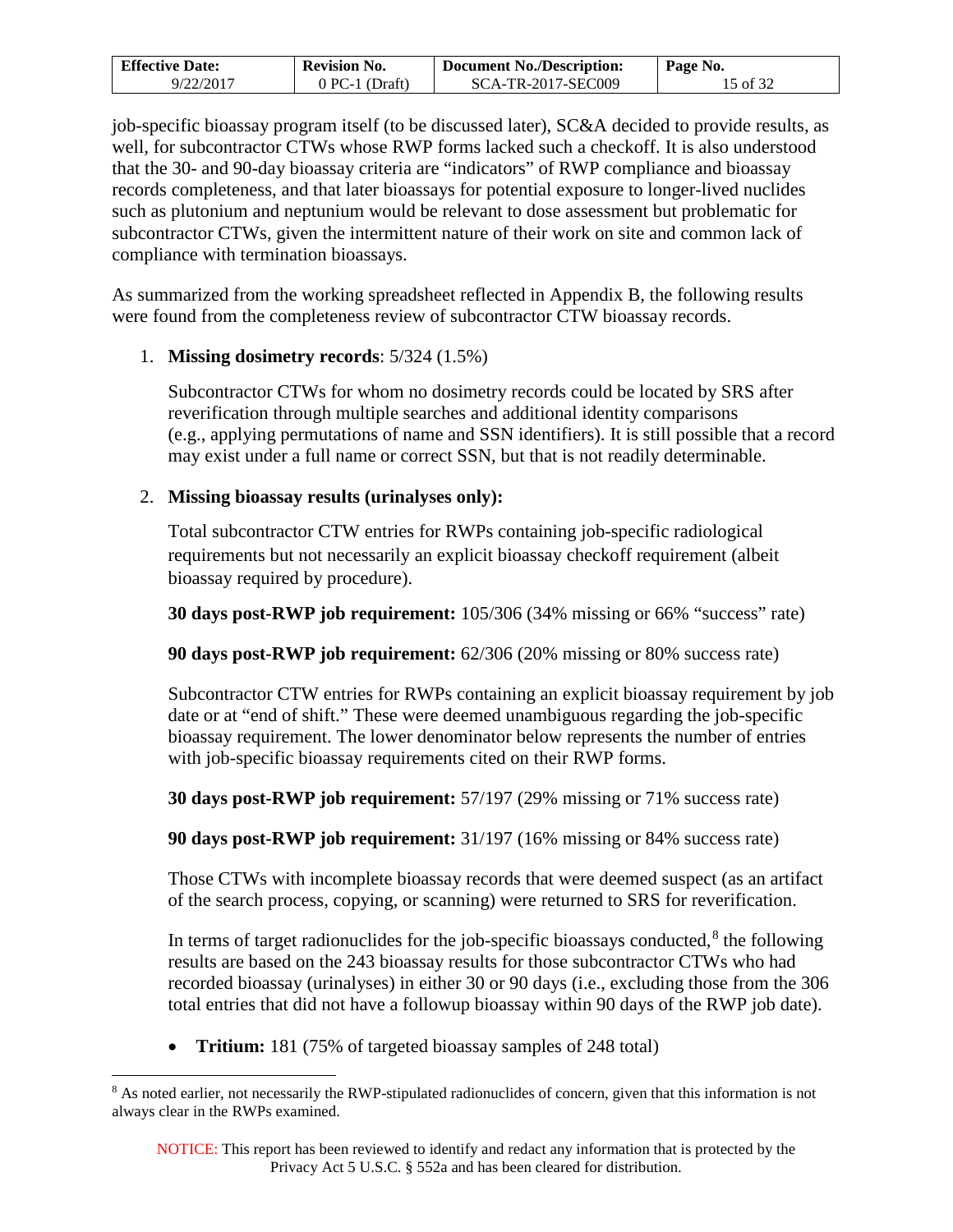| <b>Effective Date:</b> | <b>Revision No.</b> | <b>Document No./Description:</b> | Page No. |
|------------------------|---------------------|----------------------------------|----------|
| 9/22/2017              | $0$ PC-1 (Draft)    | SCA-TR-2017-SEC009               | 16 of 32 |

- **Plutonium (Pu-238 and Pu-239):** 49 (20%)
- **Enriched uranium (EU) and EU/strontium-90 (Sr-90)/fission product (FP):** 13 (5%)

This distribution corresponds to the facilities and operations in which the CTWs worked, with tritium bioassays being typically required for K and P production reactor areas, and plutonium and FP bioassays being required of CTWs working in and around the HB and FB Lines. The predominance of tritium bioassay requirements is reflective (at least, in part) of the extensive outsourcing of CTW work in support of K Reactor restart. K Reactor was then a key source of tritium production for the weapons complex and was in standby (beginning in 1989) for extensive upgrades to meet more stringent nuclear safety requirements. Given the years of tritium production operations, residual tritium contamination existed in work areas in and around the reactor, necessitating bioassay for workers in those areas.

Beyond the question of completeness is the importance of timely radiological monitoring. While the majority of SRS workers were on routine bioassay monitoring, a substantial number of subcontractor CTWs were on job-specific bioassays for shorter-lived radionuclides such as tritium. Tritium was one of the major radionuclides present with a relatively short biological half-life (approximately 10 days) at SRS. Tritium bioassays should be performed within the time interval of 2–20 hours after intake for best bioassay results. Because of tritium's biological halflife of 10 days, the maximum delay time for a useful tritium bioassay would be approximately 30 days after intake (at which time, approximately 1/8 the original intake would be present). If the minimum detectable activity (MDA) is 0.5 microcurie per liter  $(\mu Ci/L)$ , and the conversion factor is 2.77 millirem per hour (mrem/hr) per µCi/L, the minimum detectable committed effective dose equivalent (CEDE) would be approximately 10 mrem from a bioassay taken 30 days after the intake; i.e., a worker would have to receive a CEDE of 10 mrem for the tritium concentration in the urine to be detectable by a tritium bioassay taken 30 days after intake. SC&A's analysis of the sampled SRS CTW subcontractor bioassay data found that 90% (162 out of 181) of workers who had tritium bioassays, and were listed on an RWP that required a bioassay, had recorded tritium bioassay results within 30 days of the RWP job date.

In the context of the completeness of subcontractor CTW dosimetry records at SRS, SC&A found, in absolute terms, that a small number ( ) of the 360 subcontractor CTWs identified for 1982–1995 lacked dosimetry records. However, a significantly larger number (20–34%) lacked followup bioassays as required by job-related RWPs. Without a comparison with prime contractor workers, it is not possible to determine if these rates are better or worse than the non-CTW worker population at SRS for those years.

# <span id="page-15-0"></span>**3.4 CHRONIC BIOSSAY COMPLIANCE PROBLEM AT SRS**

It is worth noting that the lack of worker adherence to job-specific bioassay requirements was a chronic problem at SRS for all workers and was the subject of an NOV and civil penalty in 1998, under DOE's Price-Anderson nuclear safety enforcement program. The operating contractor, WSRC, was cited for "*deficient work processes with respect to full worker adherence to established WSRC bioassay requirements*" (DOE 1998a). DOE's Office of Enforcement and Investigation found that: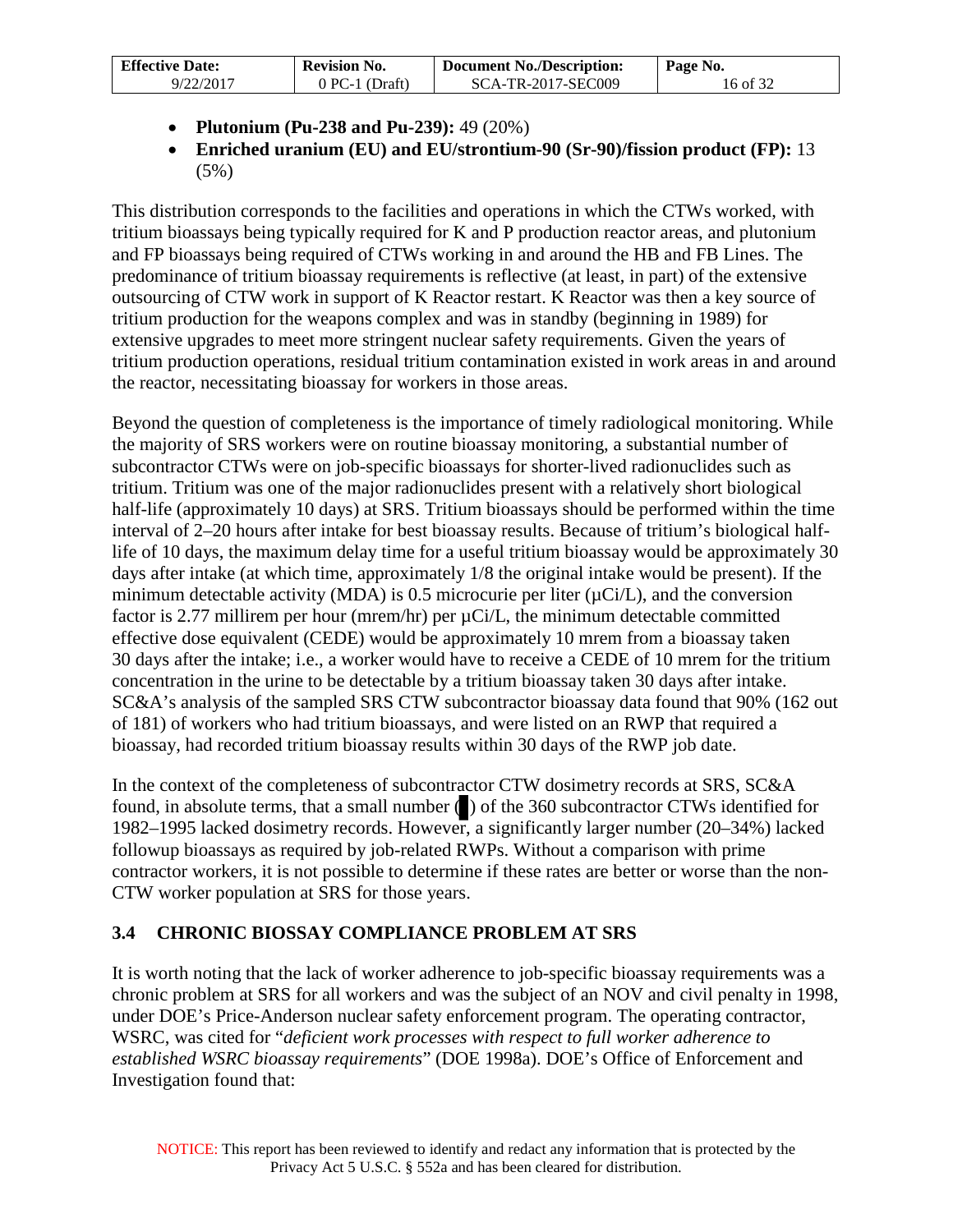| <b>Effective Date:</b> | <b>Revision No.</b> | <b>Document No./Description:</b> | Page No. |
|------------------------|---------------------|----------------------------------|----------|
| 9/22/2017              | $0$ PC-1 (Draft)    | SCA-TR-2017-SEC009               | 17 of 32 |

*Specifically, workers and their management routinely failed, over a period of approximately two years, to ensure that job-specific bioassay samples were submitted for analysis as required by WSRC internal procedures. DOE-SR identified bioassay sample submittal deficiencies for the job-specific portion of the bioassay program to WSRC as early as November 1995.... In spite of* [these] *completed corrective actions that included numerous revisions to bioassay and work control procedures and worker retraining, worker participation in the jobspecific bioassay program continued to decline. These violations occurred because WSRC did not have a process in place to determine whether corrective actions had been effective in remedying identified deficiencies. As a consequence, the job-specific bioassay non-participation level rose to 79 percent in the second quarter of 1997* [emphasis added]. [DOE 1998a].

This NOV originated in a self-assessment conducted by WSRC in May 1997, subsequent to its initial findings in 1995, following enforcement actions taken by DOE that year at Mound Laboratory for a similar lack of adherence to job-specific bioassays.<sup>[9](#page-16-0)</sup> The intent was to determine if similar problems existed with the bioassay program at SRS (Augusta Chronicle 1998). WSRC conducted its earlier, limited sampling of facilities using job-specific RWPs requiring bioassay samples and found that:

*Of the 3,200 bioassay requirements reviewed, 95 percent of the workers were covered by the routine bioassay program and had submitted bioassay samples as required. However, of the 5% of the workers requested to submit job-specific bioassay samples, only 33%* [non-participation rate of 67%] *were provided. A separate review also found that the Bioassay Laboratory was only notified by the Radiological Control Operations (RCOs) of about 33% of the samples that were actually submitted for analysis.* [DOE/NTS 1997]

Regarding the above two surveys conducted at SRS, it should be noted that the latter selfassessment that was conducted in May 1997 (33% compliance) was a limited sampling of facilities that used job-specific RWPs, whereas the follow-on survey conducted in September 1997 for the second quarter of 1997 (21% compliance) was a full assessment covering all facilities that used either standing or job-specific RWPs requiring bioassay submittal.<sup>[10](#page-16-1)</sup>

It is clear that the problem of worker and management adherence to job-specific bioassay requirements was a persistent one, as far back as to the 1990 Tiger Team assessment. In that assessment, SRS was cited for noncompliance with DOE Order 5480.11, in part, because "*the mechanism for follow-up and collection of delinquent bioassay samples is not working*" and that

 $\overline{a}$ 

<span id="page-16-0"></span><sup>&</sup>lt;sup>9</sup> On October 21, 1997, DOE had issued a Severity Level 1 NOV, with civil penalty, against EG&G, Inc., the operating contractor of Mound Laboratory, for "*failure to adequately assure that the Mound Plant's Bioassay Program for workers was implemented in accordance with the contractor's own established procedures*." (DOE 1998b). The NOV indicated that for FY1997, it was determined that approximately 108 workers performing radiological work activities under the control of at least 20 different RWPs had failed to submit job-specific bioassays. These deficiencies were known as early as 1995.

<span id="page-16-1"></span> $10$  On this basis, it is not clear whether the non-participation level "rose" to 79% or whether this non-participation rate, in actuality, provided a more accurate representation of the status quo given its full scope encompassing all SRS operations. It remains the only review identified that was of full scope, not a limited sample.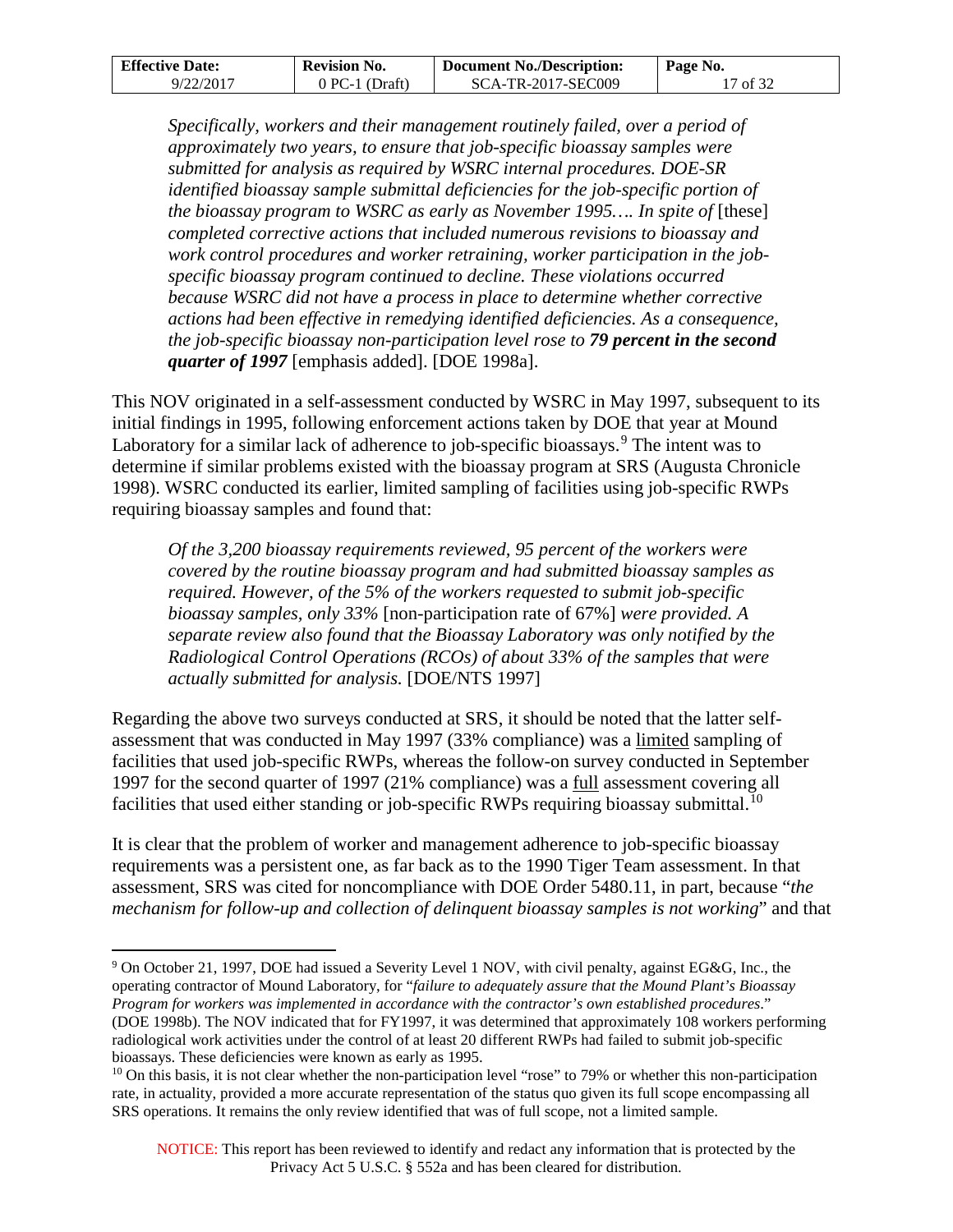| <b>Effective Date:</b> | <b>Revision No.</b> | <b>Document No./Description:</b> | Page No. |
|------------------------|---------------------|----------------------------------|----------|
| 9/22/2017              | $0$ PC-1 (Draft)    | SCA-TR-2017-SEC009               | 18 of 32 |

"*not all positive bioassay results are investigated and many investigations are incomplete because of the problem with delinquent bioassay samples*" (DOE 1990). Corrective actions tied to the Tiger Team assessment in 1990, and later WSRC findings in 1995 and 1997 proved inadequate to change the workplace culture and accountability to bioassay participation.

The enforcement program's corrective program was initiated at SRS in late 1997 and completed (or closed) on December 28, 1998, with the following key corrective actions taken (partial listing) (DOE/NTS 1998):

- [Revise WSRC procedure to] *establish requirements for a RCO* [Radiological Control Operations] *job-specific bioassay log.*
- [Revise WSRC procedure] *to include the requirement to identify workers who have signed-in on an RWP but do not participate in the required routine sample program specified on the RWP and to verify the Job-Specific Bioassay Sample Log contains an entry for each identified worker.*
- [Revise WSRC procedure] *for RWP sign-in sheet, to include bioassay sample program check-off.*
- [Revise WSRC electronic forms] *to include a T-30 bioassay sample program check-off.*
- *Develop and complete training on the bioassay sampling program for*  [radiological control] *inspectors and RC supervisors.*
- *Develop and incorporate changes to the radiation worker training program to increase the worker's awareness of bioassay sampling program requirements.*
- *Develop performance-based lines of inquiry to be used to determine the effectiveness of actions taken to correct deficiencies in the job-specific bioassay sampling program and incorporate them into the Safety & Health Operations department self-assessment plan.*

From a review of the DOE Noncompliance Tracking System (NTS) for 1999 and beyond, there are no reports of further issues (at least from the compliance standpoint) with the job-specific bioassay program.

## <span id="page-17-0"></span>**3.5 ACCEPTABLE COMPLIANCE RATE**

In terms of the implications to dose reconstruction, or more specifically, coworker model development, of non-adherence to job-specific bioassay requirements or related indicators of bioassay records completeness, the question of a "success metric" for completeness has arisen.

During the September 26, 2016, meeting of the SRS Work Group, there was a discussion of the question of what would constitute such a "success metric." In that discussion, NIOSH provided the following perspective on this question:

[DR. TAULBEE:] *Bioassay is a little more questionable* [than external dosimetry or badging] *from that standpoint* [of completeness]*. The reason that it's*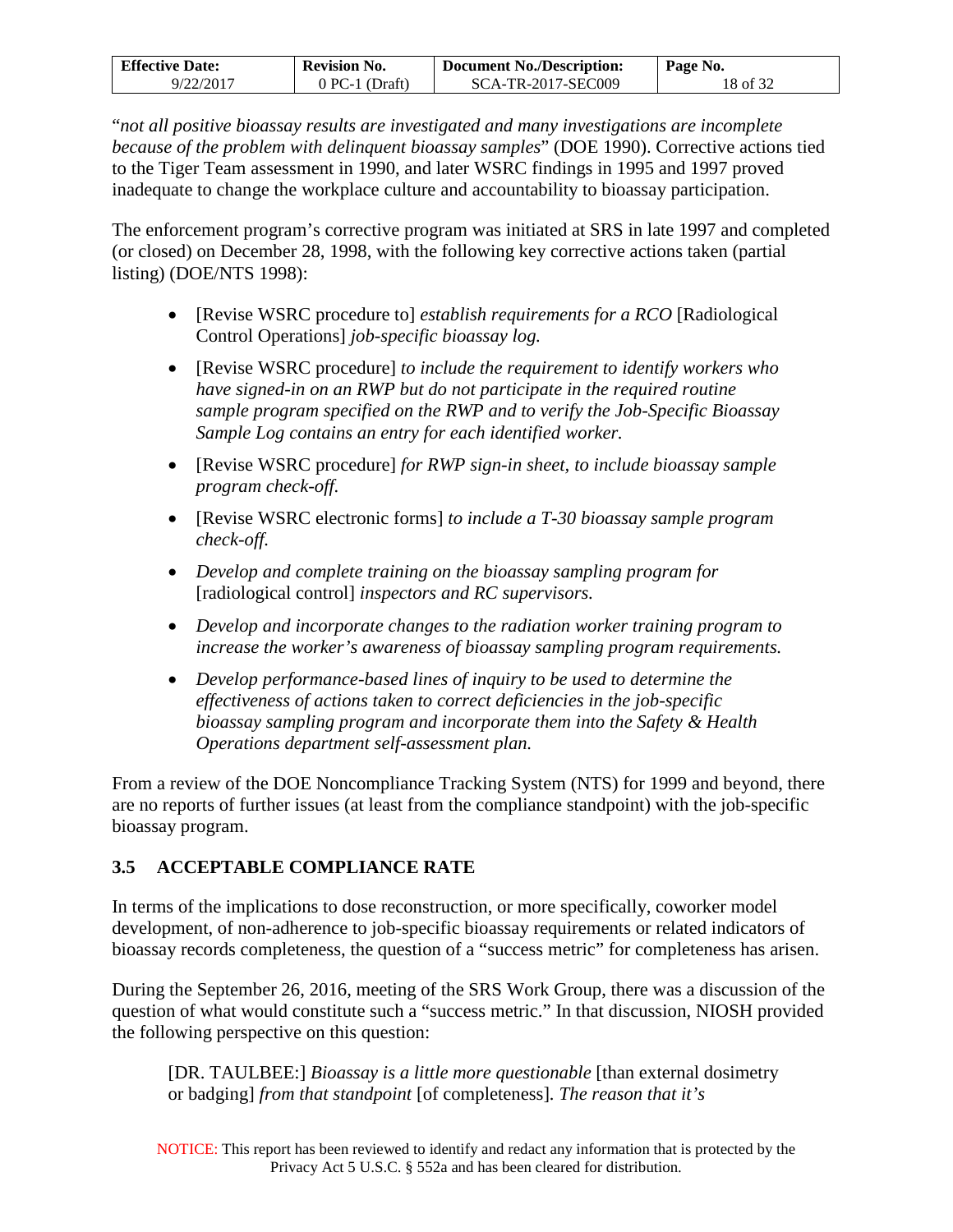| <b>Effective Date:</b> | <b>Revision No.</b> | <b>Document No./Description:</b> | Page No. |
|------------------------|---------------------|----------------------------------|----------|
| 9/22/2017              | $0$ PC-1 (Draft)    | SCA-TR-2017-SEC009               | 19 of 32 |

*questionable is because even today the construction trades worker, especially a subcontractor, finishes the job and is given a urinalysis kit to leave a 24-hour urine sample in, and they may or may not return that to the site.* [ABRWH 2016, page 21]

In terms of an actual metric of success for application to a dataset for coworker development, NIOSH contemplated a metric of a 75% urinalysis rate of recorded results within a year (or alternatively, half a year) of the job-specific RWP requirement as being reasonable, as follows (ABRWH 2016, pages 21–23):

[DR. TAULBEE:] *I'd consider success if we're greater than 75 percent, considering that these could have been a onetime job and, you know, you can ask somebody to leave a 24-hour urine sample and give them all the materials, but if they don't send it back, there's nothing really the site can do, or anybody can do, even today, other than restrict them on their next job coming into the site.* 

*So I don't expect a hundred percent on that one, but I do think that -- I do anticipate that we will have a fairly reasonable success rate.* 

*And if we do, of, say, 75 percent, then I feel the coworker model would be valid because the people who would not be leaving their sample would probably be -- I can't see why they would be just the high jobs. I would think that they would be the more at random.* 

*So, you know, a coworker model should cover those workers' intake potential. And so, that's what we're considering from this standpoint.* 

*CHAIRMAN CLAWSON: So, Tim, let me interrupt for just one second.* 

*DR. TAULBEE: Sure.* 

*CHAIRMAN CLAWSON: So, with this paperwork, your feeling is, is that there should be a bioassay tied to each one of these permits or--* 

*DR. TAULBEE: No, within that year. By the way they were doing the monitoring, it was quarterly with the maximum frequency, unless there was an incident or something like that.* 

*So if we don't have an indication of an incident or something along those lines for these workers, but they were wearing a respirator doing this type of work, I would expect to see, within a year of that work, a bioassay sample for that work.* 

*Because some of them, even though they were subcontractors, they were not - they were going from one job to the other, to the next, to the next, and we see many of the same names within this group.* 

*So it wasn't a dedicated group completely, but they did tend to use many of the same workers. So I don't expect it to be at the end of each job plan. But if we* 

NOTICE: This report has been reviewed to identify and redact any information that is protected by the Privacy Act 5 U.S.C. § 552a and has been cleared for distribution.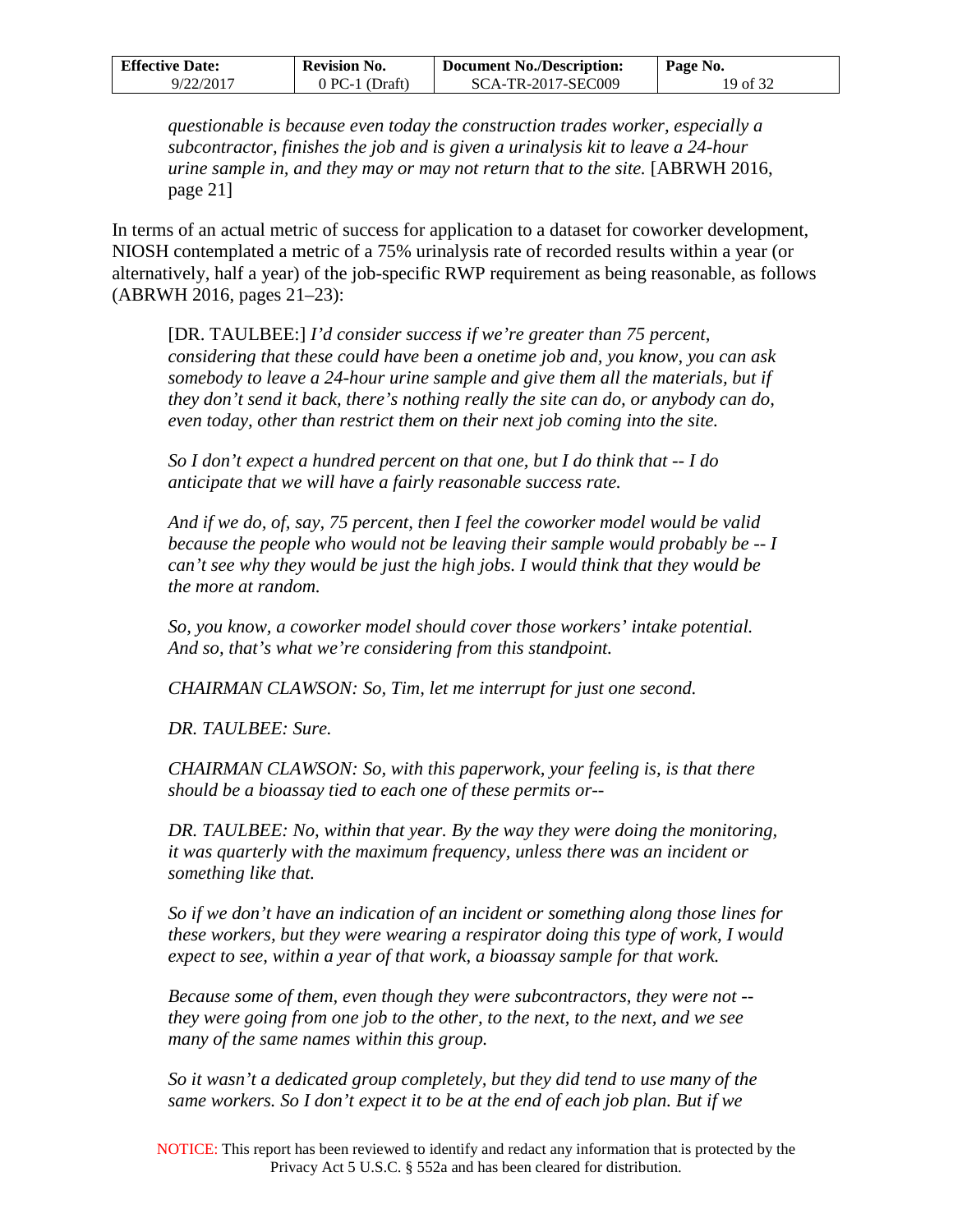| <b>Effective Date:</b> | <b>Revision No.</b> | <b>Document No./Description:</b> | Page No. |
|------------------------|---------------------|----------------------------------|----------|
| 9/22/2017              | 0 PC-1 (Draft)      | SCA-TR-2017-SEC009               | 20 of 32 |

*don't have, you know, a bioassay within that year or half a year or something like that, then, yeah, I would consider that a miss.* 

While SC&A appreciates the utility of a metric of this kind, it presumes that there is a functional job-specific RWP program whose bioassay requirements are followed by workers and enforced by management through accountable procedures and oversight. From WSRC's own selfassessments beginning in 1995, extending to DOE's NOV in 1998, it is clear that there was little adherence to and enforcement of job-specific bioassay requirements from the beginning of WSRC's tenure in 1989 through to a complete overhaul of procedures, tracking, and management of bioassay followup requirements in 1997–1998, as part of a corrective action program to satisfy the NOV. SC&A's sampling result of 20–34% (or alternately, 15–28% of those with explicit requirements) of missing bioassays contrasts with the 67% missing bioassays due to non-participation cited in the NOV and the 79% missing bioassay rate cited by WSRC in 1997 (2nd quarter).

As this last figure—79% missing bioassays for RWP-based, job-specific bioassays— is the only one that was not a limited sample, but an actual full assessment covering all SRS facilities that used either standing RWPs or job-specific RWPs requiring submittal of bioassay samples, it is the most authoritative one to date. Given the clear workplace cultural impediments to making corrective actions for this problem, it is also clear that this condition was a persistent one as far back as the late 1980s.

Section 2.2 of NIOSH's *Draft Criteria for the Evaluation and Use of Coworker Datasets* (NIOSH 2015) states:

*Once the measurement techniques have been found to be technically acceptable, the amount of available monitoring data must be evaluated to determine if there are sufficient measurements to ensure that the data are either bounding or representative of the exposure potential for each job/exposure category at the facility. This analysis should look, not only at the total amount of data that are available, but also consider any temporal trends in data availability. A useful technique to establish this is to conduct a gap analysis. That is, the available monitoring data should be reviewed against the number and types of workers that were involved in radiological activities over time at the facility.* 

### And further:

*Facilities with the potential for internal and/or external exposure to a large percentage of the workforce would require many more samples than one in which the potential for exposure was limited to just a few workers.*

Based on these criteria, there are the dual questions of whether there are "sufficient measurements" that (1) could bound all of the specific jobs or exposure categories involving CTWs at the site or (2) be representative of the exposure potential for each CTW job or exposure category at SRS. And finally, how many samples would be necessary given the relatively large percentage of CTWs having an exposure potential in RWP-prescribed jobs (essentially 100% having exposure potential by definition).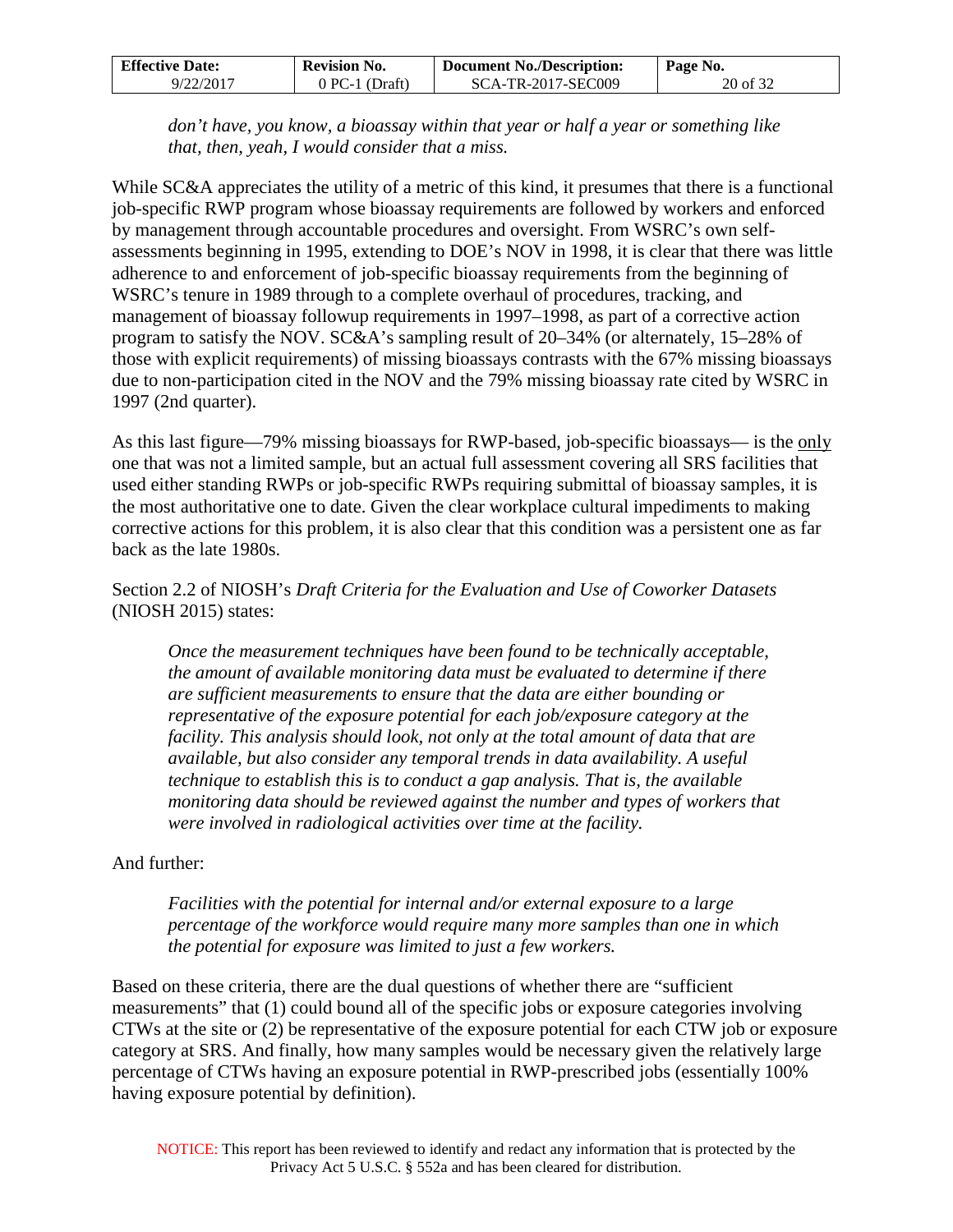| <b>Effective Date:</b> | <b>Revision No.</b> | <b>Document No./Description:</b> | Page No. |
|------------------------|---------------------|----------------------------------|----------|
| 9/22/2017              | $0$ PC-1 (Draft)    | SCA-TR-2017-SEC009               | 21 of 32 |

A response to the first question is essentially subjective. However, by the sheer scope and magnitude of the missing bioassay measurements over an indeterminate but extended period of years, $<sup>11</sup>$  $<sup>11</sup>$  $<sup>11</sup>$  it is not feasible to account for all of the RWP-driven jobs for which CTWs had</sup> radiological exposure potential, by relying on either production worker routine bioassays or what limited job-specific bioassays were submitted. For these, a bias would exist in the type of radiological work non-CTWs versus CTWs performed, with CTW work being assigned across the site, typically intermittent and transient in nature, involving different radioactive sources, operations, and controls. There is also evidently a temporal trend in the available data, as greater reliance on subcontractor CTWs occurred toward the end of the 1980s, as well as expanded use of RWPs and RWP-driven bioassays under the new operating contractor (WSRC) beginning in 1989.

A response to the second question ties to the first. It does not appear feasible that site-wide measurements or the relatively small fraction of submitted job-specific bioassays would be representative of the spectrum of jobs or exposure categories involving CTWs at the site. This would essentially be an attempt to apply non-CTW routine bioassays to bound exposure potential for CTWs performing specific crafts-related jobs. This would entail that CTW exposure potential could be assessed by job categories and found to be enveloped by that of non-CTWs, a comparison that is undercut by almost 80% of the job-specific bioassay measurements being missing for CTWs (it is also not clear if the non-CTW internal dosimetry database has been similarly validated and verified for completeness). For subcontractor CTWs, this disparity would be even greater given the intermittent nature of their onsite work, which would entail predominantly RWP-driven, job-specific bioassay monitoring.

For the final consideration, sampling size, it is clear that a relatively large measurement sample would be necessary to encompass the broad range of facilities, long time periods, and CTW job activities at SRS. This is clearly illustrated by the difference in results achieved by WSRC in its own self-assessments of job-specific bioassay compliance, where a limited sampling of jobspecific RWPs at some facilities at a single point in time found 67% noncompliance, whereas a full sampling of all job-specific RWPs at all SRS facilities over a full quarter found 79% noncompliance.

# **4.0 SUMMARY AND CONCLUSION**

<span id="page-20-0"></span>From the September 26, 2016, Work Group discussion, a "success" metric of 75% of CTWs sampled for bioassays was offered by NIOSH as illustrative of how much agreement would be needed to support coworker development. However, putting aside the actual merits of such a proposed criterion, none of the surveys taken by either SC&A (66–72% submitted at 30 days, 1989–1995, RWP limited sample) or WSRC (33% submitted for May 1997, RWP limited sample, and 21% submitted for 2nd quarter 1997, full RWP assessment) satisfy even that relaxed

<span id="page-20-1"></span><sup>&</sup>lt;sup>11</sup> While the time period cited by the NOV is 1995–1997, this 2-year period is circumscribed by the two selfassessments that bookend it. It is clear from the WSRC self-assessments and NOV, and supported by 1990 Tiger Team findings, that non-adherence by workers and management to these requirements were persistent, longstanding, and apparently were imbedded in the workplace safety culture. With formal job-specific RWPs being introduced on a wide scale by WSRC beginning in 1989, this condition (lack of compliance with attendant bioassays) is likely to have begun then. This seems to be confirmed by the program deficiency noted by the Tiger Team assessment in 1990.  $\overline{a}$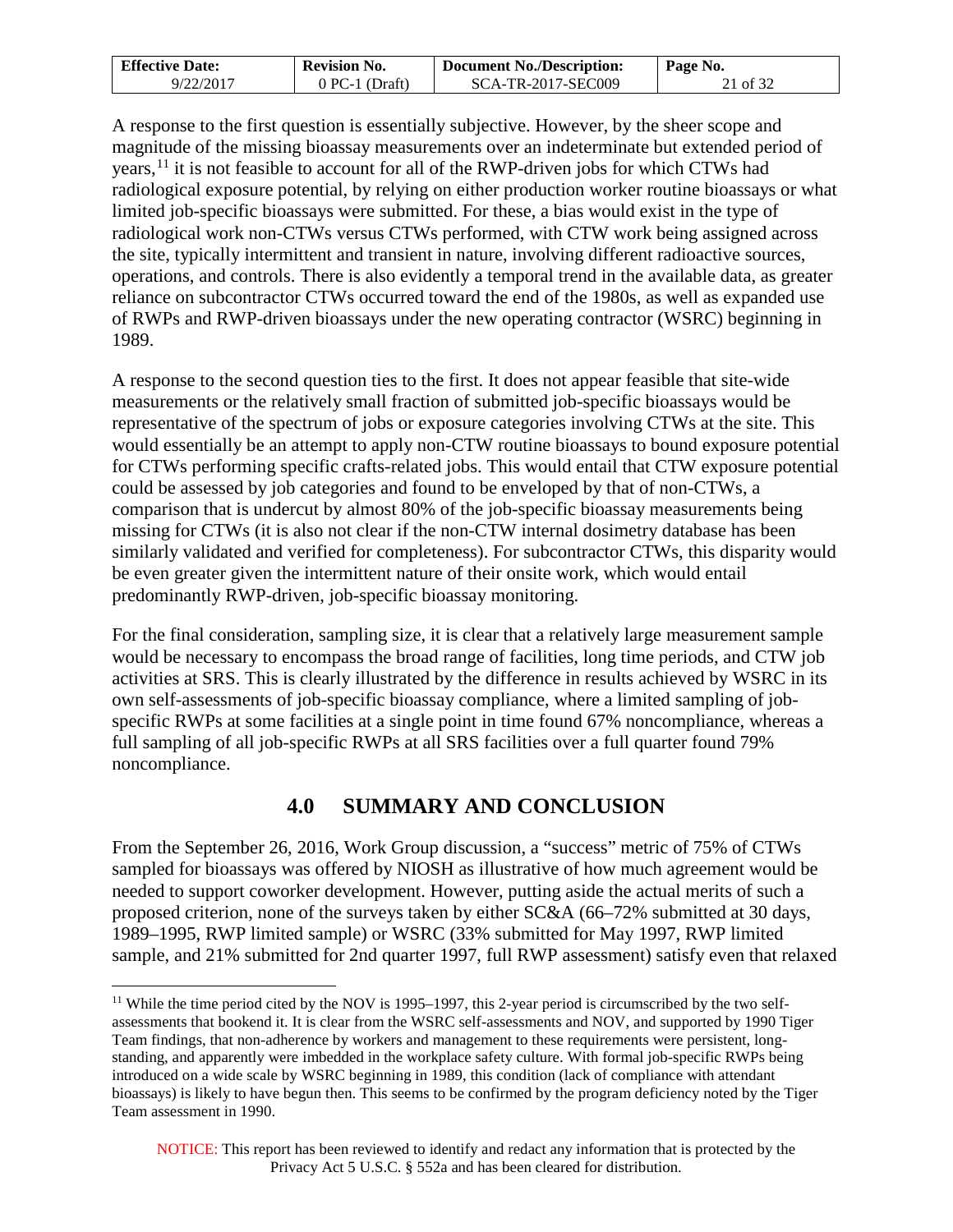| <b>Effective Date:</b> | <b>Revision No.</b> | <b>Document No./Description:</b> | Page No. |
|------------------------|---------------------|----------------------------------|----------|
| 9/22/2017              | $0 PC-1 (Draff)$    | SCA-TR-2017-SEC009               | 22 of 32 |

metric. Beyond their importance to radiological control, the body of data represented by jobspecific bioassays, if complete and representative, would provide internal dose assessment data from which a credible CTW-specific dose distribution could be derived. Without these data, there would be no means to assess and record dose for those who changed jobs or subsequently left the site, as is typical of subcontractor CTWs. If one were to accept the proposed NIOSH "success metric" at face value, a coworker model for CTWs would not be supportable using any dataset that included job-specific bioassays.

For CTWs at Savannah River, it is clear from both internal contractor assessments and DOE enforcement actions that accountability to and support by workers and management of the jobspecific bioassay program was lacking for an indeterminate number of years before 1998. With almost 80% of bioassays not submitted by the operating contractor's own assessment, it is not feasible to know what exposure potential existed and internal dose resulted for CTWs performing specific radiological jobs at SRS before effective corrective actions were compelled in 1998 by enforcement action. As these were job-specific and RWP-prescribed, these jobs would have involved a potential for potential intake of tritium, plutonium, uranium, neptunium, mixed FPs, and other significant SRS source terms. While an argument can be made that the longer-lived radionuclides would have been detected in later *in vivo* or *in vitro* bioassays, this does not consider that, for CTWs, their intermittent work at the site may have precluded such later assessments. Likewise, for exposure to shorter-lived radionuclides such as tritium and mixed FPs, delays of months before a subsequent urinalysis may preclude effective dose assessment. Finally, while termination bioassays were not sampled in this review, reliance on these need to be approached with caution as they have historically experienced low compliance by workers, particularly subcontractor CTWs, at many DOE sites.

SC&A concludes that the bioassay dataset for CTW subcontractors, specifically, and CTWs, generally, is demonstrably incomplete for 1989–1998 (and likely before that time period) and does not satisfy the criteria set forth in NIOSH's *Draft Criteria for the Evaluation and Use of Coworker Datasets* (NIOSH 2015). SC&A recommends that the Work Group discuss the implications of these findings with NIOSH and determine whether NIOSH has any available monitoring data or bounding approach that could ameliorate this fundamental data gap.

## **5.0 REFERENCES**

<span id="page-21-0"></span>ABRWH 2014. Advisory Board on Radiation and Worker Health, Work Group call summary notes; prepared by SC&A for the Savannah River Work Group, February 5, 2014.

ABRWH 2016. Transcript: *Advisory Board on Radiation and Worker Health, Savannah River Site Work Group*, teleconference meeting on September 26, 2016.

Augusta Chronicle 1998. *SRS Workers Failed to Take Required Test* [Interview with Walt Loring, WSRC Manager for Safety and Health], by Staff Writer. January 8, 1998. Available at http://chronicle.augusta.com/stories/1998/01/08/met\_220264.shtml.

 2013/2014. Documented interview with at Savannah River Site on August 26, 2013, and January 16, 2014, SEC Petition-00103 Evaluation Report Review. [SRDB Ref. ID 128796]

NOTICE: This report has been reviewed to identify and redact any information that is protected by the Privacy Act 5 U.S.C. § 552a and has been cleared for distribution.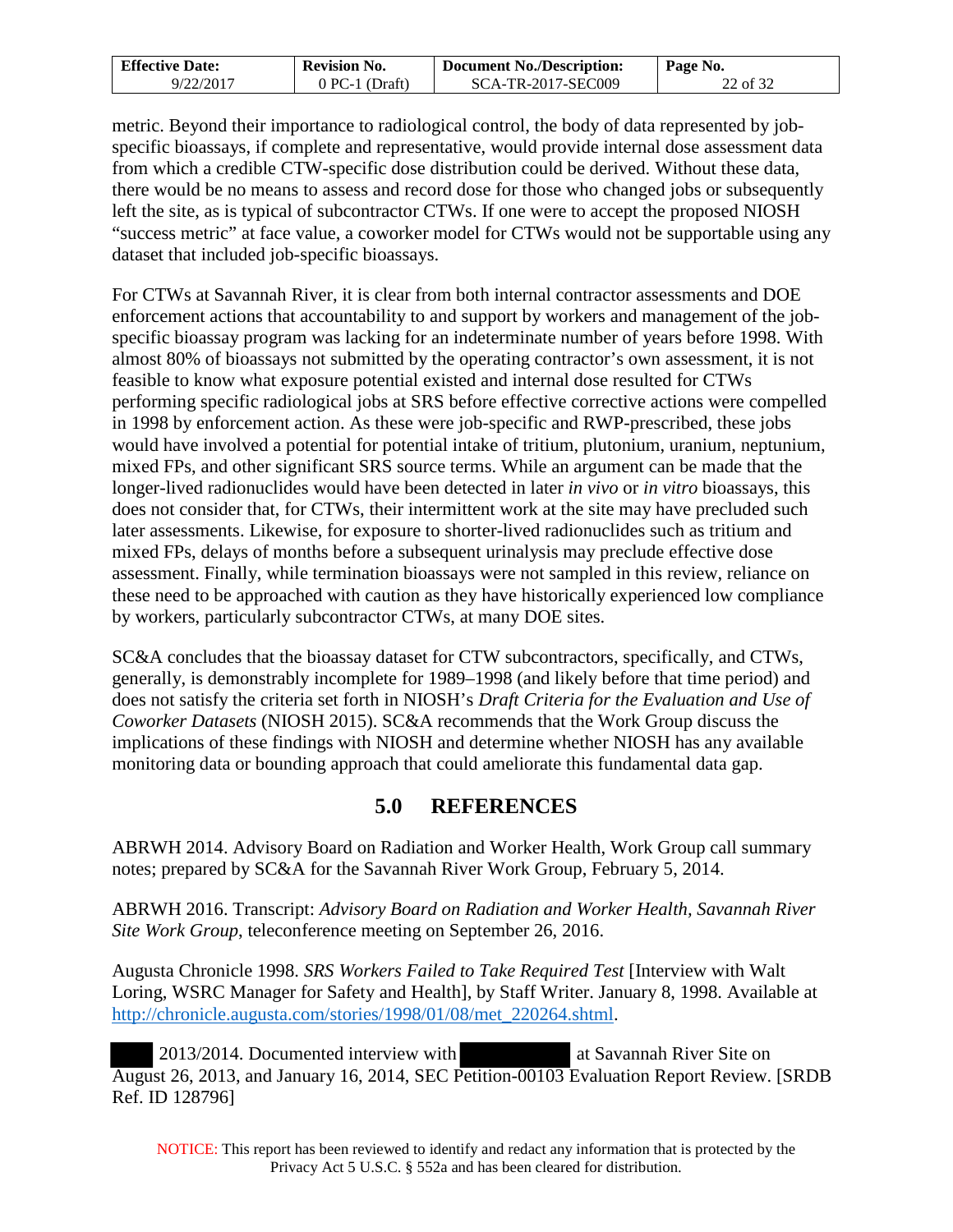| <b>Effective Date:</b> | Revision No.   | <b>Document No./Description:</b> | Page No. |
|------------------------|----------------|----------------------------------|----------|
| 9/22/2017              | 0 PC-1 (Draft) | SCA-TR-2017-SEC009               | 23 of 32 |

DOE 1990. Tiger Team Assessment of the Savannah River Site, U.S. Department of Energy. June 1990. [SRDB Ref. ID 46767]

DOE 1998a. Department of Energy, Preliminary Notice of Violation and Proposed Imposition of Civil Penalty - \$75,000 (NTS-SR—WSRC-ESH-1997-0001), letter from Peter N. Brush, Acting Assistant Secretary for Environment, Safety and Health, to Mr. Ambrose L. Schwallie, Manager, Westinghouse Savannah River Company, September 21, 1998. [SRDB Ref. ID 167497]

DOE 1998b. Department of Energy, Office of Enforcement and Investigation, *1997 Annual Report Price-Anderson Nuclear Safety Enforcement Program*, "Bioassay Program Violations at Mound," January 1998. [SRDB upload pending]

DOE/NTS 1997. Department of Energy Noncompliance Report, Main Information, NTS-SR— WSRC-ESH-1997-0001, Inadequate Participation in the Job Specific Bioassay Program, viewed on the Noncompliance Tracking System on May 26, 2017.

DOE/NTS 1998. Department of Energy Noncompliance Report, Corrective Actions, NTS-SR— WSRC-ESH-1997-0001, Inadequate Participation in the Job Specific Bioassay Program, viewed on the DOE Noncompliance Tracking System on May 26, 2017.

DuPont 1959–1971. E.I. du Pont Nemours and Company, 1959-1971, Radiation and Contamination Control History II, DPSOP-40, Savannah River Laboratory, Aiken, South Carolina. [SRDB Ref. ID 52805]

NIOSH 2008. *SEC Petition Evaluation Report Petition SEC-00103,* Revision 0, National Institute for Occupational Safety and Health, Cincinnati, Ohio. November 14, 2008.

NIOSH 2010. *SEC Petition Evaluation Report Petition SEC-00103, Addendum* [1], National Institute for Occupational Safety and Health, Cincinnati, Ohio. April 28, 2010.

NIOSH 2011. *SEC Petition Evaluation Report Petition SEC-00103, Addendum 2*, National Institute for Occupational Safety and Health, Cincinnati, Ohio. August 9, 2011.

NIOSH 2012. *SEC Petition Evaluation Report Petition SEC-00103, Addendum 3*, National Institute for Occupational Safety and Health, Cincinnati, Ohio. November 20, 2012.

NIOSH 2015. *Draft Criteria for the Evaluation and Use of Coworker Datasets,* Revision 4, James W. Neton, National Institute for Occupational Safety and Health, Cincinnati, Ohio. February 26, 2015. [SRDB Ref. ID 154214]

NIOSH 2016. *Internal Coworker Dosimetry Data for the Savannah River Site*, ORAUT-OTIB-0081, Revision 03, National Institute for Occupational Safety and Health, Cincinnati, Ohio. November 22, 2016.

NIOSH 2017. *Evaluation of Monitoring of Construction Workers Identified in High-Level Cave Job Plans at the Savannah River Site*, ORAUT-RPRT-0083, Revision 00, National Institute for Occupational Safety and Health, Cincinnati, Ohio. June 27, 2017.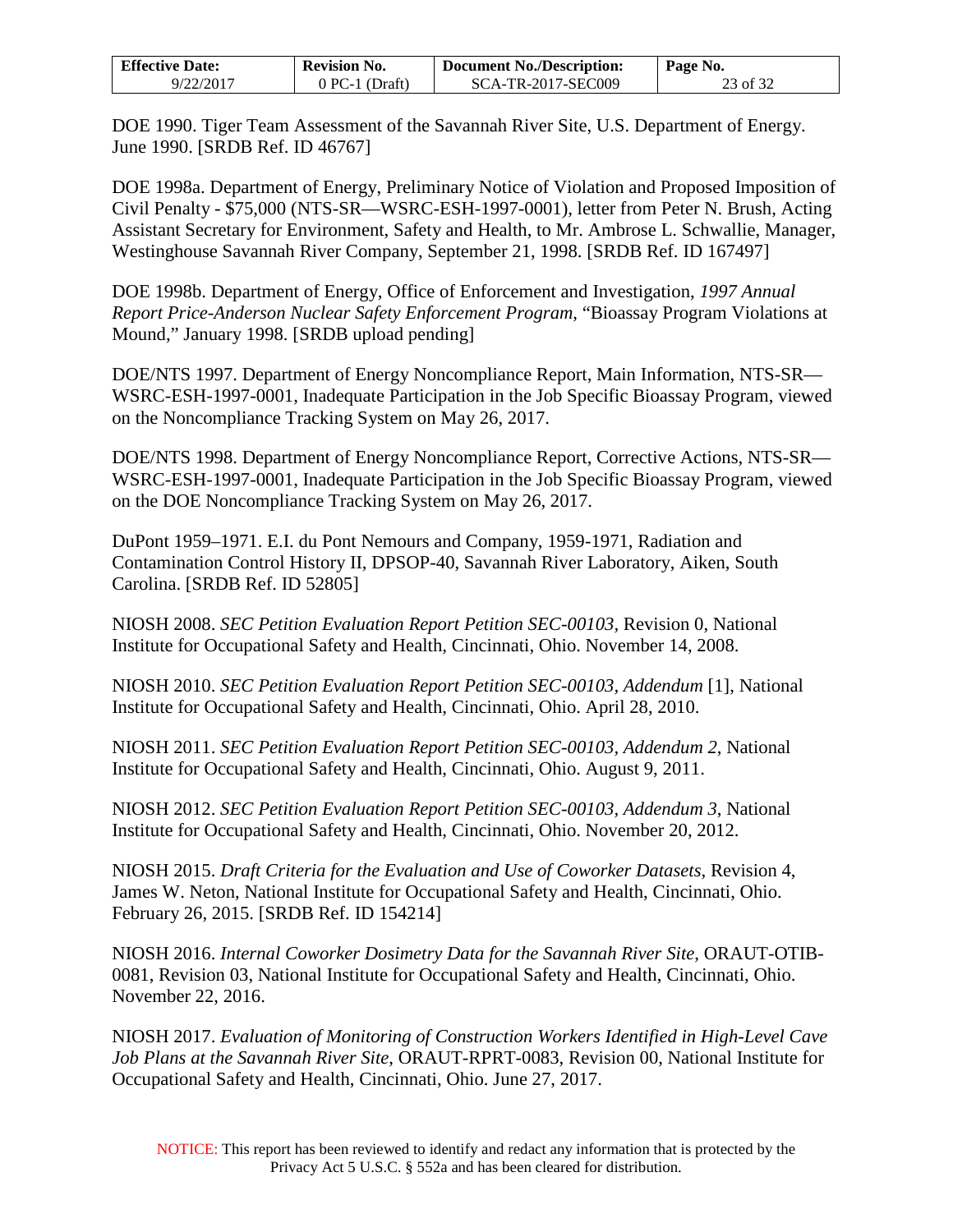| <b>Effective Date:</b> | Revision No.   | <b>Document No./Description:</b> | Page No. |
|------------------------|----------------|----------------------------------|----------|
| 9/22/2017              | 0 PC-1 (Draft) | SCA-TR-2017-SEC009               | 24 of 32 |

SC&A 2011. *Incident Records at Savannah River Site: Discussion of the Special Exposure Cohort Issue Number 12 Related to Incidents*, Draft White Paper, SC&A, Inc., Vienna, Virginia. January 14, 2011.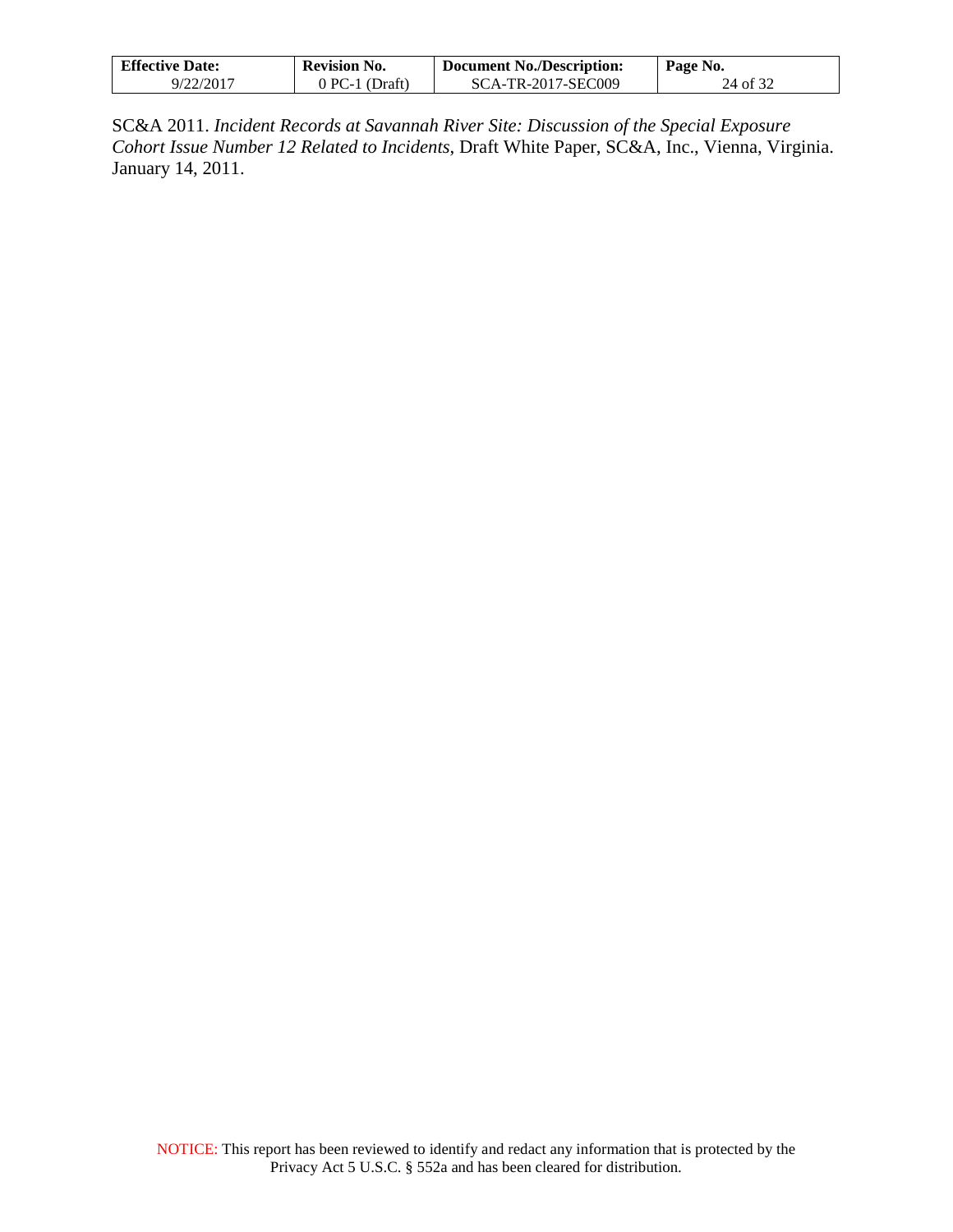| <b>Effective Date:</b> | <b>Revision No.</b> | Document No./Description: | Page No. |
|------------------------|---------------------|---------------------------|----------|
| 9/22/2017              | $0$ PC-1 (Draft)    | SCA-TR-2017-SEC009        | 25 of 32 |

## **APPENDIX A: DATA CAPTURE REQUEST**

<span id="page-24-0"></span>December 7, 2016

Dr. Jack R. Craig, Jr., Manager U.S. Department of Energy Savannah River Operations Office P.O. Box A, Road 1A Aiken, South Carolina 29802

Mr. Douglas Dearolph, Manager National Nuclear Security Administration Savannah River Site Office P.O. Box A, Road 1A Aiken, South Carolina 29802

### **Subject: Savannah River Site Onsite Research in Support of the Advisory Board on Radiation and Worker Health**

Dear Sirs:

Under the Energy Employees Occupational Illness and Compensation Program Act of 2000 (EEOICPA), the Advisory Board on Radiation and Worker Health (Advisory Board or ABRWH) has been given the statutory responsibility, as guided by Executive Order 13179, to:

*provide advice to the Secretary, HHS* [Health and Human Services] *on (1) the development of guidelines to assess the likelihood that an individual with cancer sustained the cancer in the performance of duty at a DOE* [U.S. Department of Energy] *or Atomic Weapons Employer (AWE) facility, and methods for arriving at and providing reasonable estimates of the radiation doses received by individuals applying for assistance under this program for whom there are inadequate records of radiation exposure; (2) the scientific validity and quality of dose reconstruction efforts performed for this program; and (3) upon request by the Secretary, HHS, whether there is a class of employees at any DOE or AWE facility who were exposed to radiation but for whom it is not feasible to estimate their radiation dose, and on whether there is reasonable likelihood that such radiation dose may have endangered the health of members of the class.*

Pursuant to item (3) above, the Advisory Board is currently reviewing a "Special Exposure Cohort" evaluation conducted by the National Institute of Occupational Safety and Health (NIOSH) in response to a Petition (#00103) submitted by qualified Savannah River Site (SRS) former employees under EEOICPA. This ongoing review is focused on SRS radiation dose records and whether there is adequate and complete information upon which to base dose reconstructions under EEOICPA. In support of the Advisory Board, SC&A, Inc. has been tasked with the conduct of onsite research and informationgathering at SRS, as outlined in the attached "Data Capture Plan."

The attached plan for SRS references a recent keyword search of SRS's Savannah River Nuclear Solution (SRNS) Electronic Document Workflow (Records) System and provides a list of resulting document boxes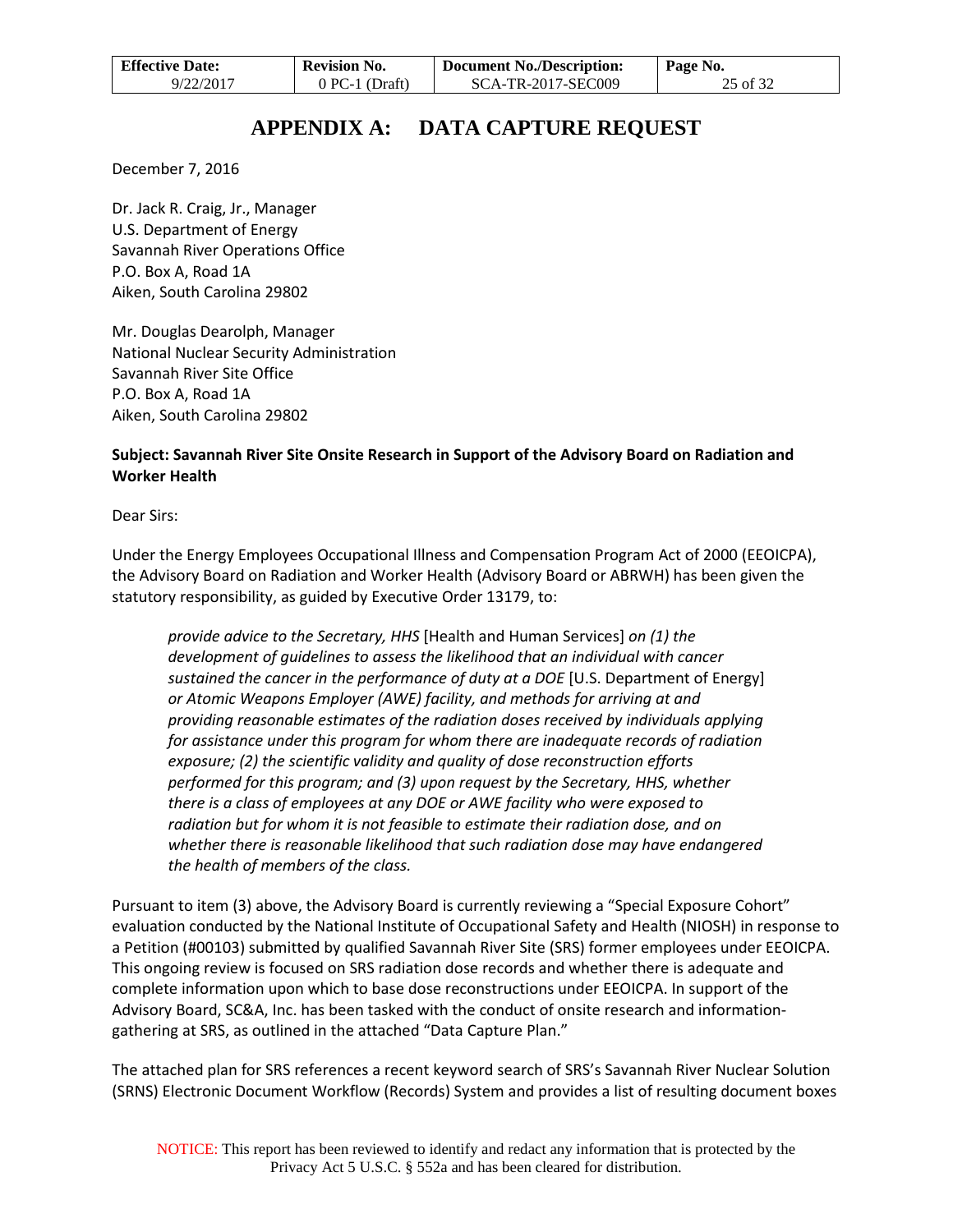| <b>Effective Date:</b> | <b>Revision No.</b> | <b>Document No./Description:</b> | Page No. |
|------------------------|---------------------|----------------------------------|----------|
| 9/22/2017              | 0 PC-1 (Draft)      | SCA-TR-2017-SEC009               | 26 of 32 |

requested for review, as well as a requested further review by SRS of any additional sources of information about safe work permits or radiological work permits for 1980–2000 from which subcontractor participation can be identified. Lists of identified subcontractor workers will then be compared with available radiological records to ascertain the completeness of those records for this category of workers. This review has already been initiated for one SRS facility by NIOSH staff; this review will serve to expand the scope of that review. Again, the purpose of this review is to ascertain the completeness of historic radiological records to support dose reconstruction under the EEOICPA program.

This search will be closely coordinated with William Ahlers, DOE-Savannah River Operations Office (DOE-SR), our point of contact (POC) for this review, as well as with Greg Lewis, Office of Environment, Health, Safety and Security (EHSS), at DOE headquarters, who will coordinate with SRS on resource and access questions. Once both DOE-SR staff and records control personnel have had the opportunity to review the attached list of relevant boxes, SC&A will work with the site POC to confirm the dates of the onsite visit necessary for firsthand review. From a preliminary scheduling standpoint, an onsite visit during the second week of January has been identified as preferred.

As in the past, we will closely coordinate any and all security considerations for this visit, including appropriate handling of sensitive information, with SRS POCs and will conform to all requirements and procedures. This visit will be accomplished in conjunction with a three-person NIOSH team who will accompany two SC&A personnel (including myself), and provide logistical support, such as onsite secure scanning of documents.

Your staff can directly coordinate this request and review with the Advisory Board, and with me at or [IIJ5@cdc.gov,](mailto:IIJ5@cdc.gov) if you have any questions.

Best regards,

[signed]

Joseph Fitzgerald SC&A Team

Cc: James Melius, Chair, ABRWH Greg Lewis, DOE/EHSS Stu Hinnefeld, NIOSH/DCAS Tim Taulbee, NIOSH/DCAS Ted Katz, NIOSH Bradley Clawson, ABRWH James Lockey, ABRWH Phillip Schofield, ABRWH David Richardson, ABRWH William G. Ahlers, DOE-SR Karen T. Brown, SRNS John Stiver, SC&A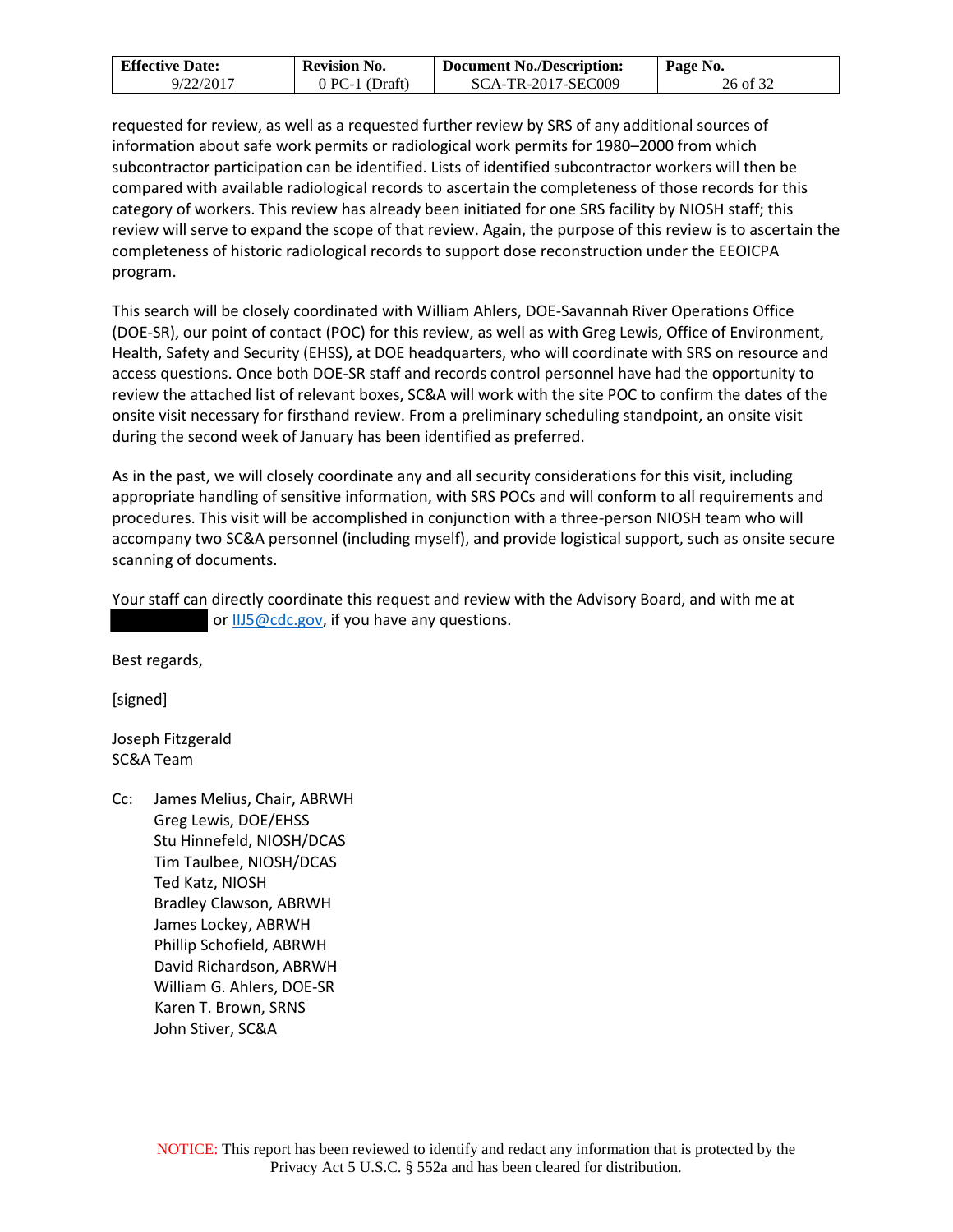| <b>Effective Date:</b> | <b>Revision No.</b> | <b>Document No./Description:</b> | $\mathsf{Page}\ No.$ |
|------------------------|---------------------|----------------------------------|----------------------|
| 9/22/2017              | $0$ PC-1 (Draft)    | SCA-TR-2017-SEC009               | 27 of 32             |

### **Data Capture Plan**

### **Data Capture Strategy for Savannah River Site Special Exposure Cohort/Evaluation Report 00103, December 7, 2016**

### **General Considerations:**

Data will be protected as required by U.S. Department of Energy (DOE) classification review and previously described policies.

All documents should be provided with Privacy Act of 1974 (5 U.S.C. § 552a) information included and marked with appropriate classification.

Data captured by SC&A, Inc. will be made available to SC&A and the National Institute for Occupational Safety and Health (NIOSH) and, after appropriate internal review, will be scanned on site, if feasible, and forwarded to NIOSH for uploading into the Dose Reconstruction Project's Site Research Database.

### **Data Capture Points of Contact:**

Advisory Board on Radiation and Worker Health (ABRWH), SC&A, NIOSH, and Oak Ridge Associated Universities (ORAU) Team:

- ABRWH: Bradley Clawson, Work Group Chair, https://www.eke4@cdc.gov (alt: Bradley.Clawson@icp.doe.gov)
- SC&A: Joe Fitzgerald, **and The Contact Hotel is a SCCA:** John Stiver [\(ijg3@cdc.gov\)](mailto:ijg3@cdc.gov)
- NIOSH: Tim Taulbee[, tgt4@cdc.gov](mailto:tgt4@cdc.gov)

### DOE contacts who should be included in all correspondence for this data capture activity:

- DOE Savannah River Site (SRS)/National Nuclear Security Administration: William G. Ahlers, [William.Ahlers@srs.doe.gov](mailto:William.Ahlers@srs.doe.gov)
- DOE Headquarters: Greg Lewis, The Music Cregory.lewis@eh.doe.gov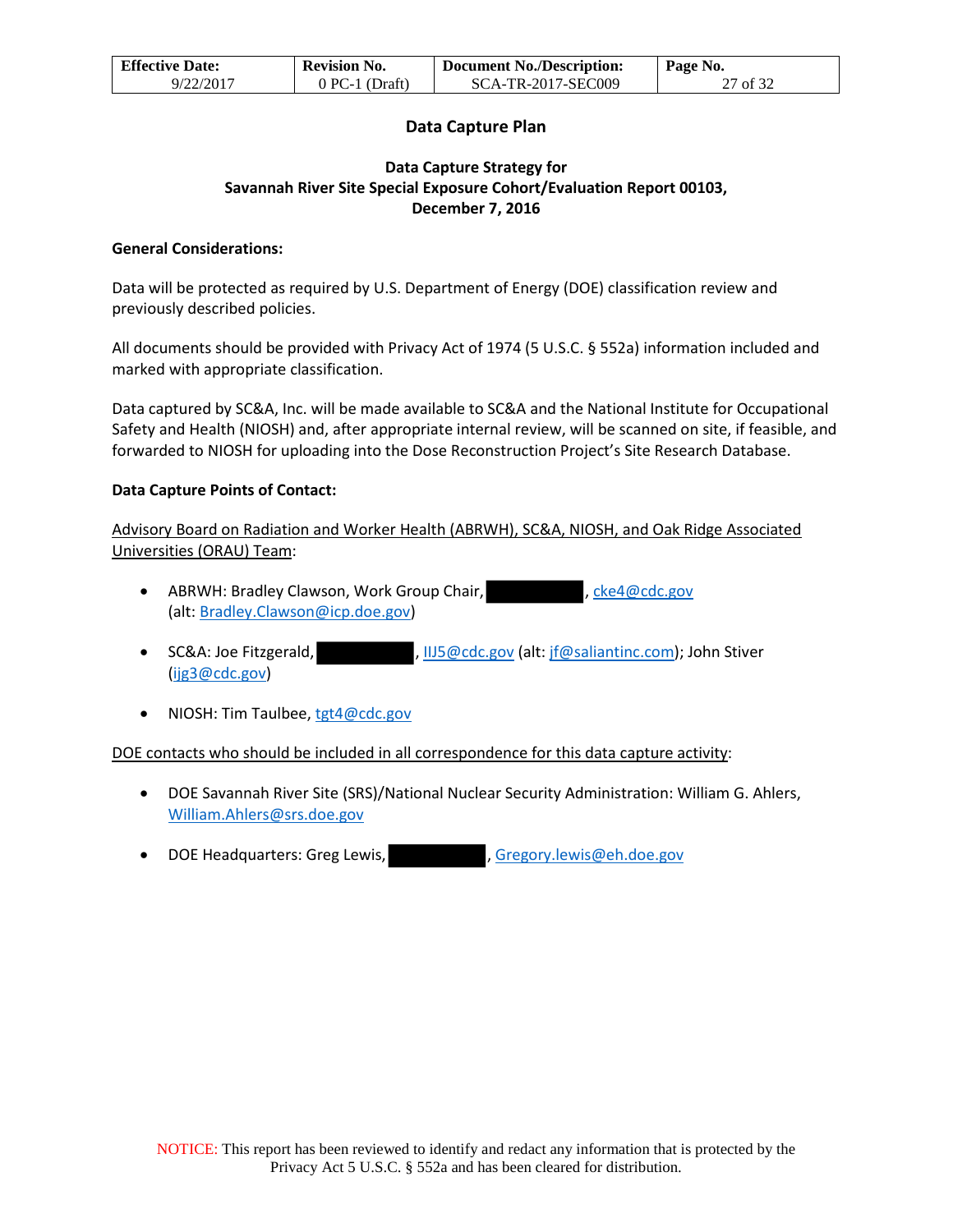| <b>Effective Date:</b> | <b>Revision No.</b> | <b>Document No./Description:</b> | $\mathsf{Page}\$ No. |
|------------------------|---------------------|----------------------------------|----------------------|
| 9/22/2017              | $0$ PC-1 (Draft)    | SCA-TR-2017-SEC009               | 28 of 32             |

### **DATA CAPTURE ACTIVITY (SEC-00103)**

### **Objective:**

The objective of this data capture is to request the document boxes listed in Attachment 1 by their location numbers, as identified through keyword searches of the Savannah River Nuclear Solution Electronic Document Workflow (Records) System (EDWS) focused on construction and support work in the 1980s and 1990s (and to a smaller extent, 1972–1980) for which subcontractor participation can be identified. The keyword searches address job-relevant records such as safe work permits, construction job plans, and radiological survey logs for which subcontractor names, identifiers, and facility can be more likely found. In addition, assistance is being requested in locating any additional records pertaining to listings of identified subcontractors performing radiological work at SRS, as could be found in safe work permits and radiological work permits, construction job plans, or similar operational roster records. Once sufficient subcontractors have been identified by name and/or employee number, and as time permits, this information will be compared to corresponding information on individual bioassay records (recorded on bioassay cards, which may also have been microfiched).

### **Purpose:**

The purpose of this request is to obtain additional historic information to support the ABRWH, a statutory-based independent organization whose mission is to review NIOSH's dose reconstruction program, with its review of a NIOSH evaluation report regarding Special Exposure Cohort (SEC) 00103.

### **Request Date:**

December 6, 2016

### **Data Needs Description:**

- 1. 1972–2000: Safe work permits and radiological work permits for SRS facilities, specifically, the box numbers cited in the attached list (Attachment 1). (Note that only 11 boxes were identified through EDWS searches and from what NIOSH has already identified, while many radiological work permit "summaries" were found on EDWS – are there additional records or repositories of actual safe work permits and radiological work permits on site that can be reviewed?).
- 2. 1980–2000: Radiological survey logs, as cited in Attachment 1.
- 3. Assistance is being requested in locating any additional records for 1980–2000 pertaining to listings of identified subcontractors performing radiological work at SRS, as could be found in safe work permits and radiological work permits, construction job plans, or similar operational roster records (see #1 above).
- 4. Access to former SRS employee "Bioassay Cards," i.e., individual bioassay data filed by person (based on interviews, these have been converted to microfiche). These have been recently accessed by ORAU personnel acting on behalf of NIOSH. SC&A will need to match identifiers between the subcontractors identified via operational records and corresponding bioassay records.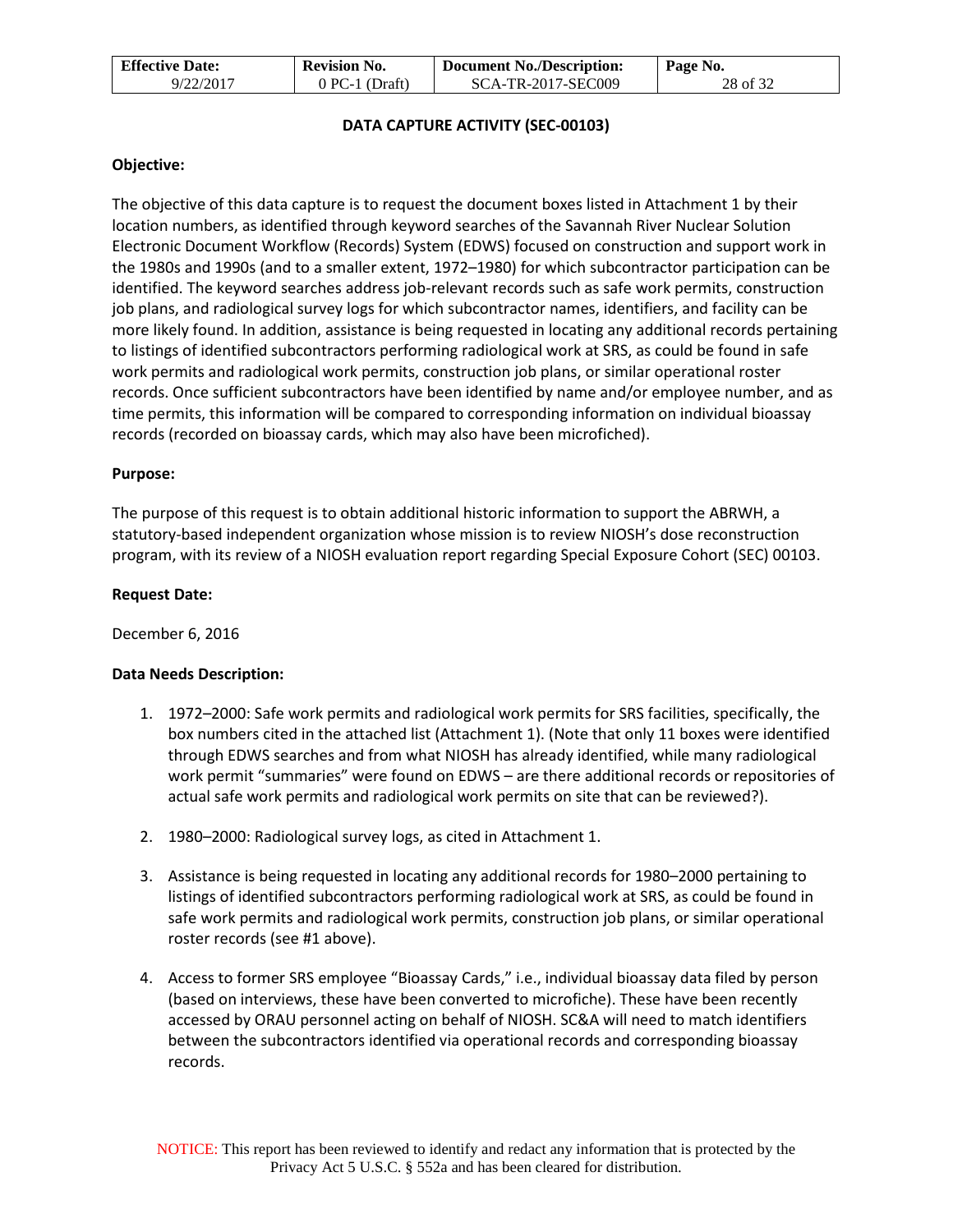| <b>Effective Date:</b> | <b>Revision No.</b> | <b>Document No./Description:</b> | Page No. |
|------------------------|---------------------|----------------------------------|----------|
| 9/22/2017              | $0$ PC-1 (Draft)    | SCA-TR-2017-SEC009               | 29 of 32 |

### **Data Capture Plan: Attachment 1**

## **SRS DATA CAPTURE: SC&A ONSITE REVIEW**

**1972–1990, Safe or Rad Work Permits (NIOSH Master Box List)**

M270-11784-HPK13-RTAS

M270-11784-HPK8-RTAS

M270-11784-HPK9-RTAS

M270-9185-296-RTAS

M270-8816-25-RTAS

#### **1990–2000, Safe or Rad Work Permits (EDWS)**

QR111-2982-2000-001-RTAS

QH113-0593-93-017-RTAS

QH128-1059-93-005-RTAS

FE5300-2000-99-017-RTAS

QR710-2907-99-011-RTAS

SN0000-2453-97-012-RTAS

### **1980–1991, Radiological Survey Logs (NIOSH Master Box List)**

M270-10615-88-RTAS

M270-10615-91-RTAS

M270-10615-90-RTAS

M270-10643-2-RTAS

M270-10644-2-RTAS

M270-10705-29-RTAS

M270-10888-1-RTAS

M270-10888-2-RTAS

M270-10837-12-RTAS

M270-10841-2-RTAS

M270-10853-3-RTAS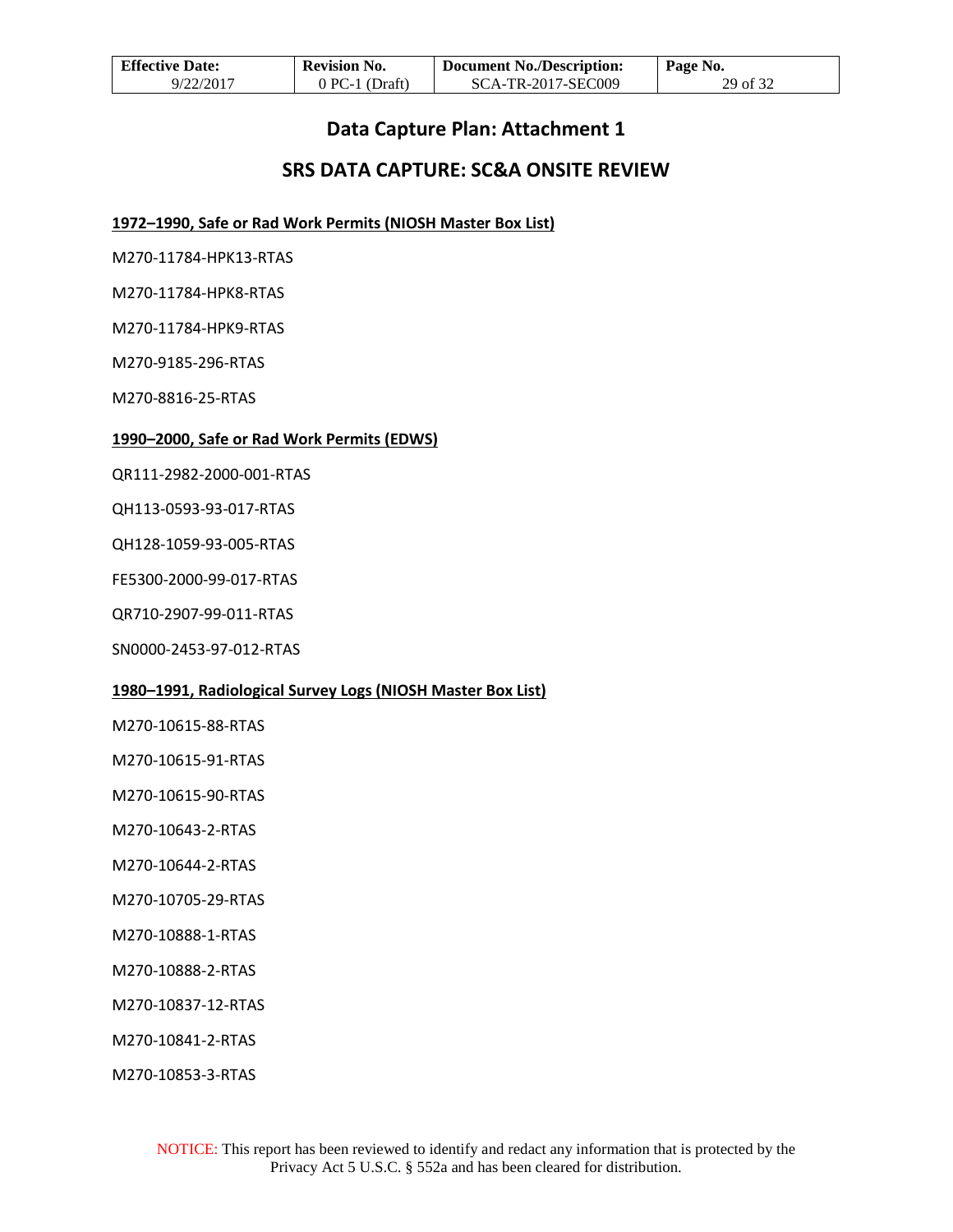| <b>Effective Date:</b><br>9/22/2017 | <b>Revision No.</b><br>$0$ PC-1 (Draft) | <b>Document No./Description:</b><br>SCA-TR-2017-SEC009 | Page No.<br>30 of 32 |
|-------------------------------------|-----------------------------------------|--------------------------------------------------------|----------------------|
| M270-10874-327-RTAS                 |                                         |                                                        |                      |
| M270-10874-328-RTAS                 |                                         |                                                        |                      |
| M270-10874-329-RTAS                 |                                         |                                                        |                      |
| M270-10874-330-RTAS                 |                                         |                                                        |                      |
| M270-10874-331-RTAS                 |                                         |                                                        |                      |
| M270-10874-332-RTAS                 |                                         |                                                        |                      |
| M270-10874-333-RTAS                 |                                         |                                                        |                      |
| M270-10885-HPM1-RTAS                |                                         |                                                        |                      |
| M270-10896-002-RTAS                 |                                         |                                                        |                      |
| M270-10965-1-RTAS                   |                                         |                                                        |                      |
| M270-11094-1-RTAS                   |                                         |                                                        |                      |
| M270-11117-72-RTAS                  |                                         |                                                        |                      |
| M270-11127-7-RTAS                   |                                         |                                                        |                      |
| M270-11128-HPFB10-RTAS              |                                         |                                                        |                      |
| M270-11128-HPFB11-RTAS              |                                         |                                                        |                      |
| M270-11136-W7227-RTAS               |                                         |                                                        |                      |
| M270-11194-HPHWM6-RTAS              |                                         |                                                        |                      |
| M270-11194-HPHWM7-RTAS              |                                         |                                                        |                      |
| M270-11194-HPHWM8-RTAS              |                                         |                                                        |                      |
| M270-11199-HPP-1-RTAS               |                                         |                                                        |                      |
| M270-11202-HPFL#1-RTAS              |                                         |                                                        |                      |
| M270-11202-HPFL#2-RTAS              |                                         |                                                        |                      |
| M270-11370-2-RTAS                   |                                         |                                                        |                      |
| M270-11370-4-RTAS                   |                                         |                                                        |                      |
| M270-11372-HPFMF1-RTAS              |                                         |                                                        |                      |
| M270-11372-HPFMF2-RTAS              |                                         |                                                        |                      |
| M270-11372-HPFMF4-RTAS              |                                         |                                                        |                      |

M270-11372-HPFMF5-RTAS

M270-11372-HPFMF6-RTAS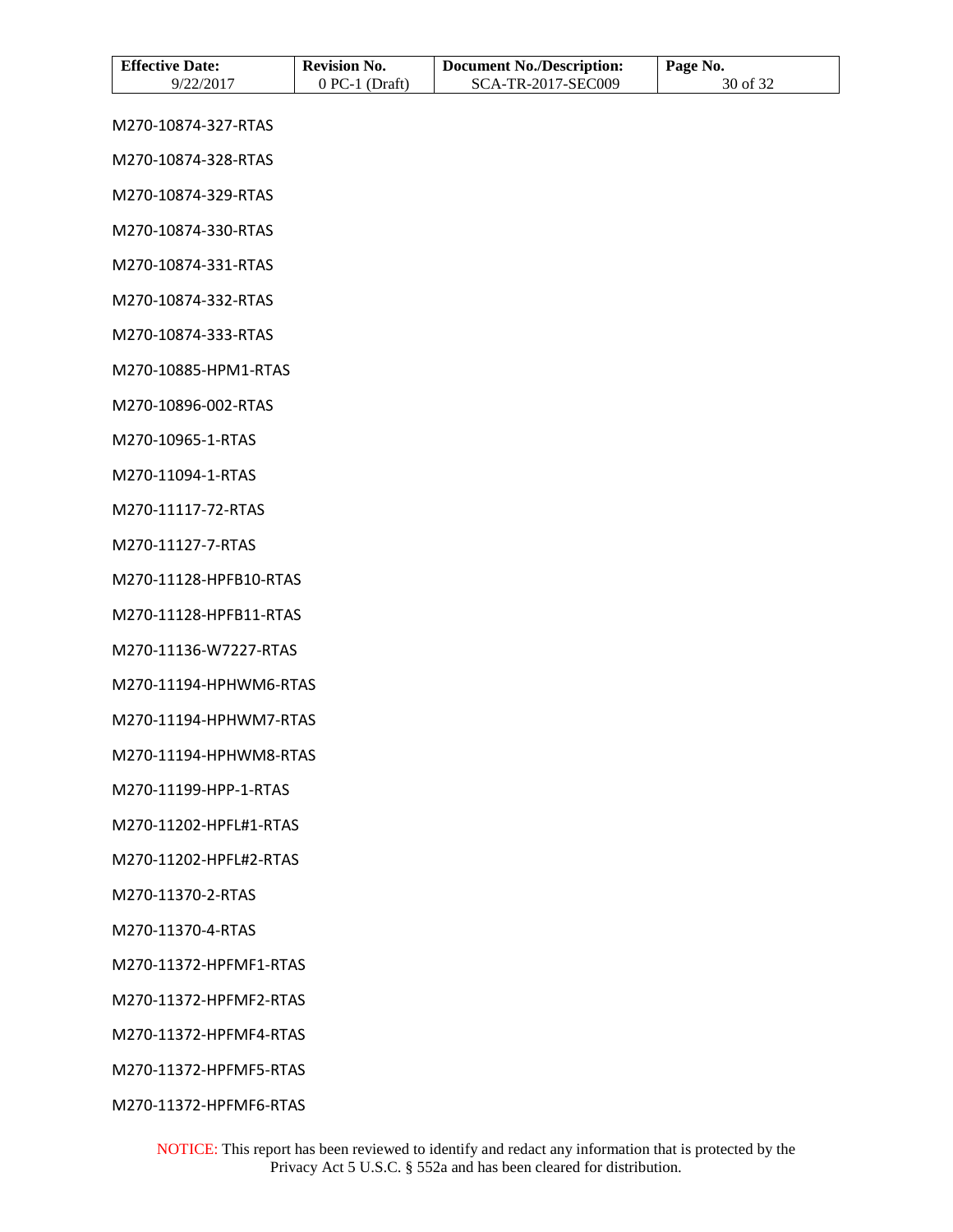| <b>Effective Date:</b> | <b>Revision No.</b> | <b>Document No./Description:</b> | Page No. |
|------------------------|---------------------|----------------------------------|----------|
| 9/22/2017              | $0$ PC-1 (Draft)    | SCA-TR-2017-SEC009               | 31 of 32 |

M270-11372-HPFMF7-RTAS

M270-11567-3-RTAS

M270-11567-4-RTAS

M270-11719-1-RTAS

M270-11784-HPK14-RTAS

M270-11784-HPK1-RTAS

M270-11784-HPK6-RTAS

M270-11784-HPK7-RTAS

M270-11788-1-RTAS

M270-11790-1-RTAS

M270-11927-HPFB8-RTAS

M270-11932-HPF1-RTAS

#### **1990–2000, Radiological Survey Logs (EDWS)**

QR111-2982-2000-002-RTAS

QR111-2982-2000-003-RTAS

WB4300-3210-2004-011-RTAS

SF1120-1381-94-004-RTAS

M270-9273-27-RTAS

M270-9438-57-RTAS

M270-9667-296-RTAS